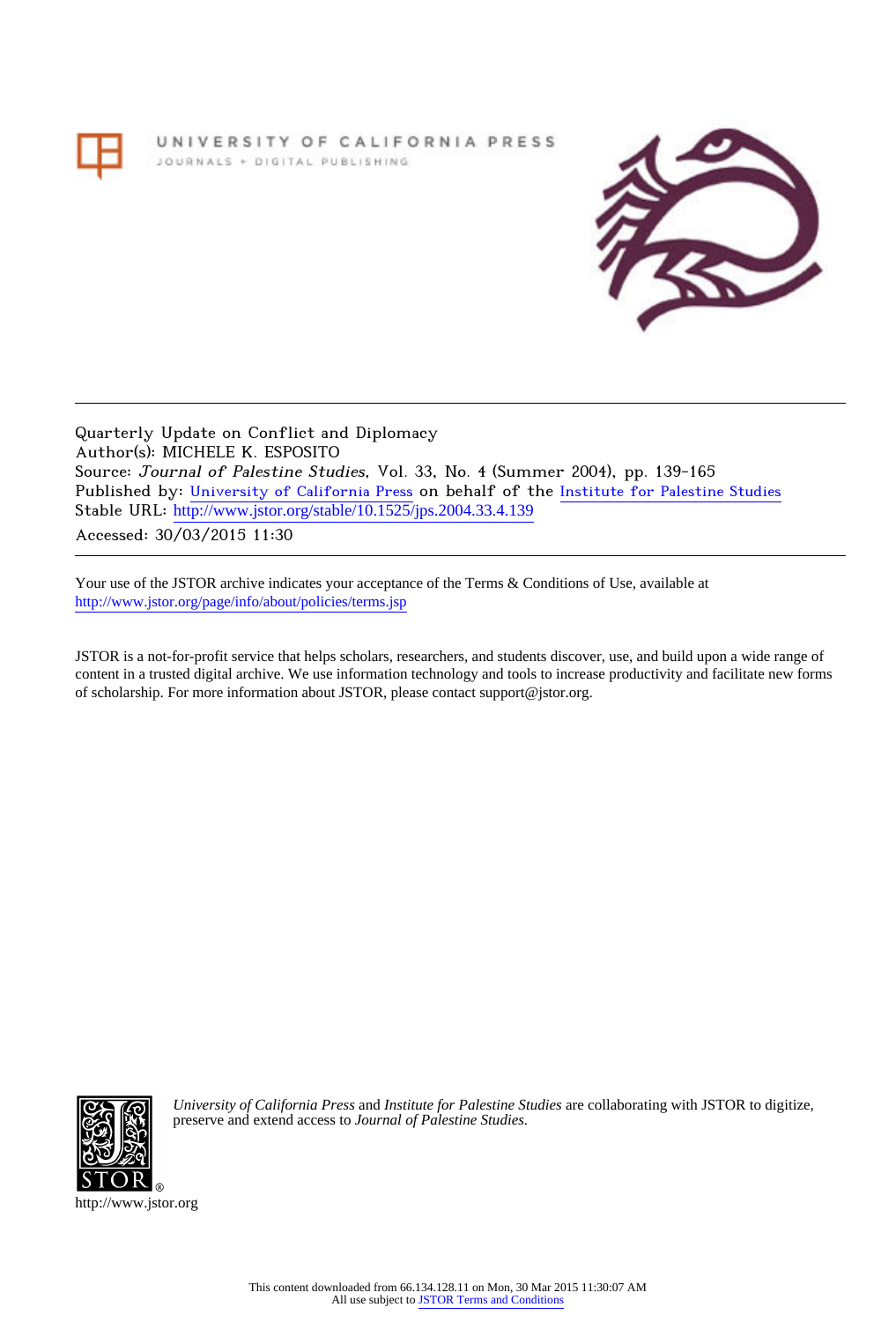16 FEBRUARY–15 MAY 2004

COMPILED BY MICHELE K. ESPOSITO

*The Quarterly Update is a summary of bilateral, multilateral, regional, and international events affecting the Palestinians and the future of the peace process.*

## **BILATERALS**

#### **PALESTINE-ISRAEL**

This quarter was marked by Israeli PM Ariel Sharon's presentation on 4/14 of a detailed plan for Israel's unilateral disengagement from Gaza, drawn up in close consultation with the U.S. and without any input from the Palestinians or other parties. U.S. Pres. George W. Bush's formal endorsement of the plan the same day marked a dramatic shift in U.S. policy involving support of Israel's position on the Palestinian right of return and effective endorsement of Israel's annexation of Greater Jerusalem. Bush also vowed to block any peace initiatives other than the road map.

As the quarter opened, Sharon's plan was still only a vague proposition to evacuate all Jewish settlers from Gaza (see Quarterly Update in *JPS* 131), with the Palestinian Authority (PA), U.S., and international community uncertain as to its seriousness. As such, Israeli and PA officials continued talks (ongoing since 11/03) toward convening a meeting between Sharon and PA PM Ahmad Qurai' to discuss road map implementation, while Palestinian factions began consultations on how to govern Gaza and maintain security there should the Israel Defense Forces (IDF) withdraw. Actual hearings by the UN's International Court of Justice (ICJ) on the legality of Israel's separation wall in the West Bank were held this quarter (2/22– 25; see UN section below), but the issue was less charged than last quarter as participants had already submitted and publicized their positions (see Quarterly Update in *JPS* 131). A ruling was not expected for months.

On the ground, Israeli-Palestinian violence was high (see Chronology for details), with the IDF stepping up assassinations, bulldozing of Palestinian agricultural land

and infrastructure, house demolitions, and random firing on residential areas in Gaza; the stated aim was to eliminate the militant leadership and increase hardship on Gazans so that any disengagement would not be viewed as a Palestinian victory (see Quarterly Update in *JPS* 131). In the West Bank, the IDF maintained tight restrictions on Palestinian movement, confiscated vast tracts of Palestinian land for construction of the separation wall, routinely conducted house searches and arrest raids, and allowed Jewish settlers free reign to harass neighboring Palestinians (see below). Palestinian militants sniped at IDF soldiers and settlers, lobbed homemade mortars and rockets, and occasionally attempted to infiltrate settlements, mostly in Gaza and usually without effect. As of 5/16, at least 3,029 Palestinians (including 38 Israeli Arabs and 15 unidentified Arab cross-border infiltrators), 855 Israelis (including 260 IDF soldiers and security personnel, 181 settlers, 414 civilians), and 48 foreign nationals (including 2 British suicide bombers) had been killed since the start of the al-Aqsa intifada.

#### *Sharon's Plan Takes Shape*

On 2/18, U.S. National Security Council Middle East Adviser Elliott Abrams, Asst. Secy. of State William Burns, and Dep. National Security Adviser (NSA) Stephen Hadley arrived in Israel for consultations on Sharon's plan. The officials stressed that they were not negotiating with Israel but merely offering ideas and "helping the prime minister and his people think them through." After preparatory meetings (2/18) with Sharon chief of staff Dov Weisglass, the U.S. team met (2/19) with Sharon, who outlined 5 things that he would expect from the U.S. in exchange for leaving Gaza: (1) acceptance of Israeli plans to strengthen control over large West Bank settlement blocs and

*Journal of Palestine Studies* XXXIII, no. 4 (Summer 2004), pages 139–165. ISSN: 0377-919X; online ISSN: 1533-8614.

C 2004 by the Institute for Palestine Studies. All rights reserved.

Send requests for permission to reprint to: Rights and Permissions, University of California Press, Journals Division, 2000 Center St., Ste. 303, Berkeley, CA 94704-1223.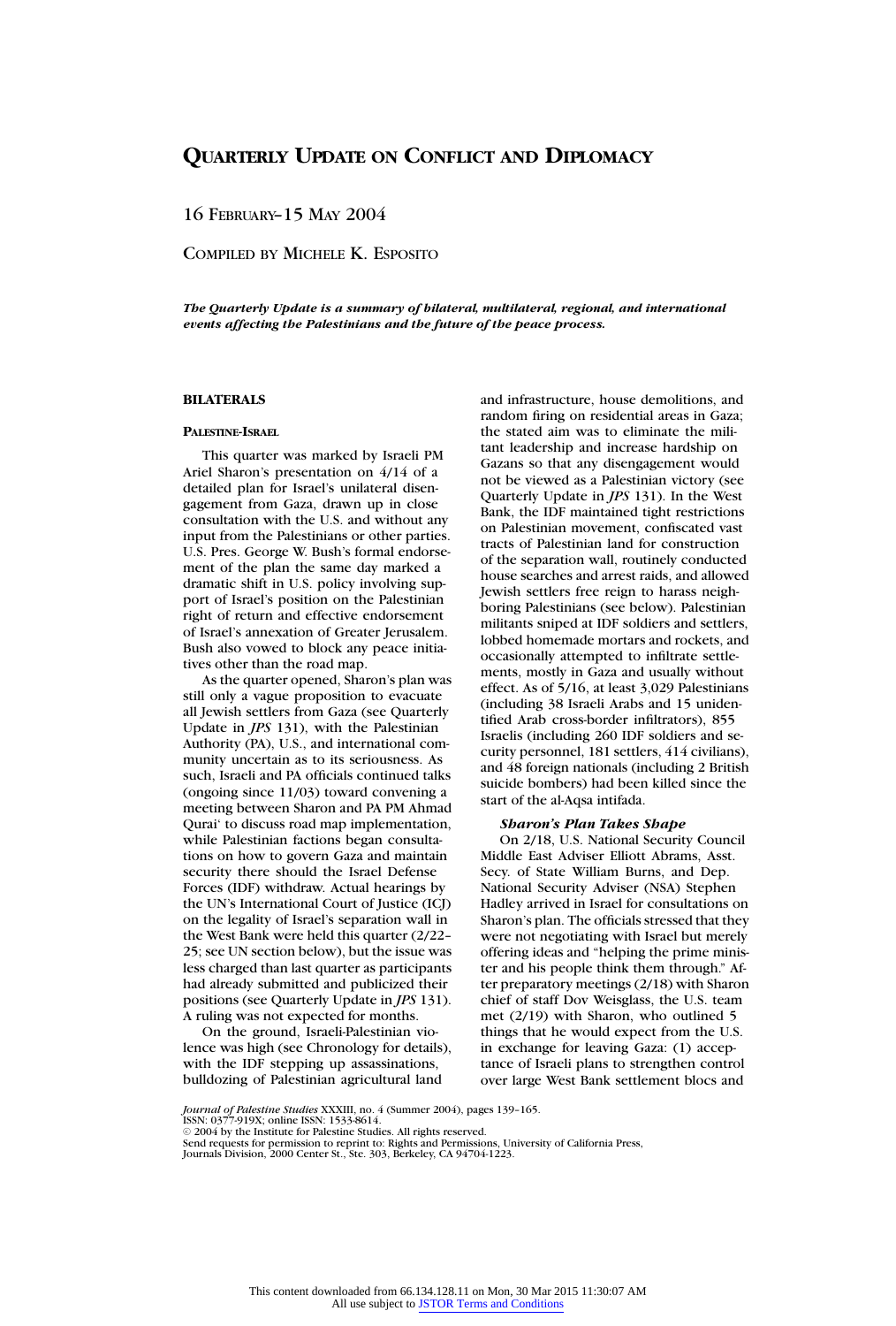agreement that these would go to Israel under any final status arrangement; (2) backing for an amended separation wall route closer to the Green Line; (3) agreement that Israel can retaliate against "terrorist" acts with "strong military action" in areas from which it had withdrawn; (4) backing for the disengagement plan in the international community; and (5) support for Israel's calls on Egypt and Jordan to strengthen economic ties with the Palestinian areas after Israeli withdrawal. The U.S. team questioned whether evacuating Gaza would strengthen Hamas and to what degree the IDF would still operate in Gaza after the settlements were dismantled, but Sharon said that he had not yet decided on any details. The U.S. team then met in Ramallah with PA Negotiations Affairs M Saeb Erakat and PA head Yasir Arafat's chief of staff Hasan Abu Libdah to reiterate the U.S. commitment to the road map and a 2-state solution. Afterward, U.S. Amb. to Israel Dan Kurtzer issued a statement saying that the U.S. supported Sharon's plan and had urged the PA to halt "terrorism" and implement reforms. The U.S. team briefed (2/21) Bush, VP Dick Cheney, NSA Condoleezza Rice, and Secy. of State Colin Powell upon their return.

Days later, Sharon told (2/23) his Likud party that he would not negotiate with the PA leadership because it had failed to undertake its obligations under the road map. Instead he would ask Bush in their next meeting (the date of which had not been set) to recognize Israel's security lines in the occupied territories as a "long-term interim arrangement," explaining that "We want to ensure there will be no diplomatic plan or demands on Israel from any source until a different Palestinian leadership is set up that fights terror and applies the road map. In the interim period, we shall fix the security line, and that is why the Palestinians are so worried about this." He stated that he aimed to have his disengagement plan be part of a formal agreement with the U.S. under which the U.S. would (1) issue a memorandum of understanding (MOU) outlining the 5 points presented to the U.S. team on 2/19; (2) agree that no Palestinian state would be created during the long-term interim period; (3) agree that the settlement blocs of Ariel, Ma'ale Adumim, and Gush Etzion would never be returned to the Palestinians; and (4) provide Israel with a compensation package in exchange for evacuating the settlements and withdrawing from Palestinian territory. Sharon authorized Israeli Finance

M and Likud rival Benjamin Netanyahu to meet with U.S. Amb. Kurtzer to present Israel's proposals (drafted by Netanyahu) for the compensation package, which he hoped to have finalized by his meeting with Bush. He also aimed to be able to submit for cabinet approval the disengagement agreement, MOU, and a referendum approving both by the end of 5/04.

On 2/25, senior U.S. and Israeli officials (paraphrased by the *Washington Post* 2/26) acknowledged that, since "productive" talks with the PA were "impossible for the moment," they were discussing a "fresh approach" to the peace process under which the Bush administration would endorse Sharon's unilateral disengagement plan "as a way of encouraging Palestinians and Arab states to take their own steps toward peace." The officials acknowledged that the "interim arrangement" they envisioned, under which Israel would withdraw from Gaza settlements in exchange for "greater flexibility to build housing in West Bank areas," could last for years. Israeli amb. to the U.S. Danny Ayalon stated that the plan would put the peace process "in a parking place" until the Palestinians "do their part." Bush reportedly (*New York Times* 2/26) was eager to hold a high-profile meeting with Sharon "hailing what seems to be progress as a way of defusing Democratic criticism that he has been passive on the search for peace."

On 3/1, Sharon's chief of staff Weisglass and Israel's NSA Giora Eiland led a team to Washington to discuss with Powell and Rice "practical steps" to carry out unilateral disengagement. Most notably, the U.S. officials reportedly pressed Weisglass to delay until after the 11/04 presidential elections the evacuation of Gaza settlements (which could spark chaos in Gaza) and requests for additional financial aid to cover implementation (which could alienate voters). Israeli DM Shaul Mofaz confirmed (3/5) that Israel had agreed to delay any withdrawal.

After giving Sharon and Eiland more time to consult with their top security advisers on disengagement implementation, Abrams, Burns, and Hadley returned (3/11–12) to Israel for a quick round of "shuttle consultancy" (not negotiations, the U.S. stressed) with Israeli and PA officials; no details were released. Simultaneously, Israeli DM Mofaz was in Washington to brief (3/11) Cheney and Powell on Sharon's latest thinking and to seek U.S. approval, but the Americans said they still needed more details.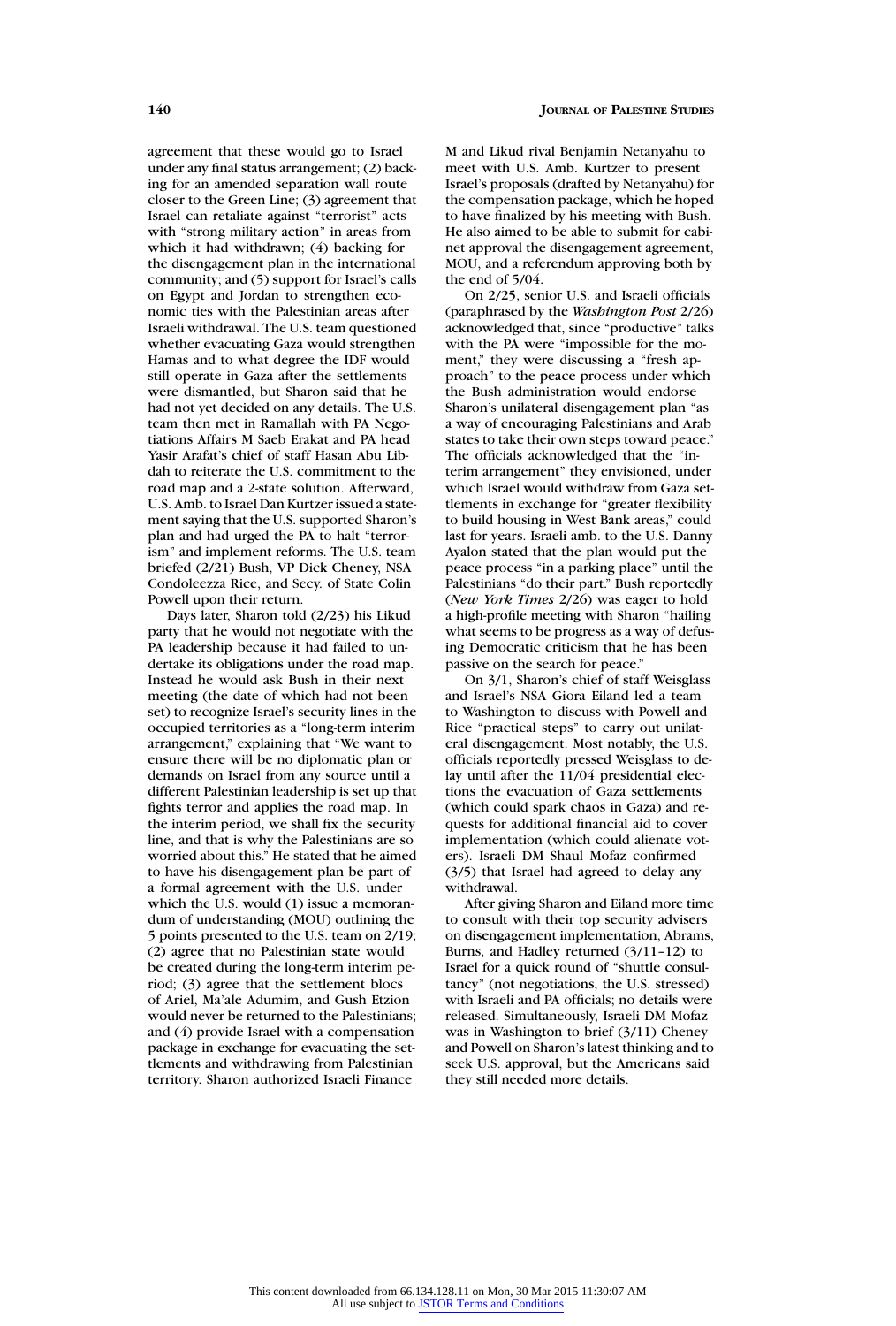With Sharon's disengagement from Gaza appearing more likely, other parties began to position themselves for the eventuality. The PA's official stance, repeated throughout the quarter, was that it would welcome any Israeli withdrawal from Palestinian territory recognized as a first step in full withdrawal from all occupied territories. The European Union (EU) recommended (2/23) that Sharon's plan and 5 conditions be rolled formally into the road map timetable, be coordinated and negotiated with the PA, that it not include the relocation of Gaza settlers to the West Bank, and that Israel contribute to the rehabilitation and reconstruction of Gaza. UN Special Envoy Terje Larsen praised (2/18) Sharon's "boldness and vision" in offering his plan, but also stressed that any withdrawal must be negotiated with the Palestinians. King Abdallah of Jordan similarly stated (3/10) that Sharon's plan would be "a step in the right direction" if coordinated with the PA, Jordan, Egypt, and the Quartet.

Israel sent Shin Bet head Avi Dichter to Cairo to brief (2/26) Egyptian officials on Sharon's plan. Afterward, Egypt said that it would not object to Israeli withdrawal from the Gaza Strip, but expected it to result from a negotiated Israeli-PA agreement. Soon after, Egyptian intelligence adviser Omar Sulayman secretly traveled (3/8–10) to Israel and Ramallah to meet with Sharon and confer with Arafat. On 3/11, Israeli FM Silvan Shalom met in Cairo with Egyptian pres. Husni Mubarak and FM Ahmad Maher, who provided assurances that Egypt would secure its border with Gaza if Israel withdrew. To Israel's offer (3/12) to amend the Camp David Accords to permit Egypt to deploy militarily along the Gaza border following a pullout, Egypt replied (3/16) that this was unnecessary, as deployment of civil police with light weapons would be sufficient. Following these meetings, Egypt offered (3/12) to mediate talks in Cairo and the occupied territories between the PA and the Palestinian factions on how best to govern Gaza postwithdrawal, but such discussions were already underway (see below for details).

On the ground, the IDF continued military operations in Gaza, notably assassinating Islamic Jihad military cmdr. Muhammad Judah in Jabaliya refugee camp (r.c.) on 2/28 (also killing his brother and another senior Islamic Jihad member and wounding 11) and bulldozing (2/27) 84 shops in Bayt Hanun to widen the northern Gaza buffer zone around Erez crossing. Israel also expropriated (2/22) 27 dunams of Palestinian land for a security fence around Gaza's Netzarim settlement, raising questions about the seriousness of Sharon's settlement evacuation plans. On 2/25, Israel staged a major raid on 4 banks in Ramallah and seized \$6.7 m. −\$9 m. from 400 accounts allegedly "linked to terrorist activities," including the accounts of families of wanted Palestinians and suicide bombers. Israel justified the move as "part of the comprehensive U.S.-led measures currently being carried out around the world against terrorist organizations." The State Dept. criticized the action due to risks of destabilizing the Palestinian banking system and stated its preference for "Israeli coordination with Palestinian financial authorities." Sharon spokesman Raanan Gissin claimed the seized money would be spent on providing Palestinian health services and food aid (nothing more was heard of this), and "improving the infrastructure at crossing points and checkpoints," adding, "We're actually providing the opportunity for the [PA] to regain control."

On 3/2, the IDF announced plans to "intensify our antiterror operations in Gaza" so as to "eliminate as many terrorists as possible" before a unilateral withdrawal. Immediately after, the IDF assassinated 3 senior Hamas members in Gaza City (3/3). On 3/4, it made a major raid on Rafah and assassinated the local head of the Palestinian Resistance Comms. (PRCs), destroying 1 house, seriously damaging 9, and bulldozing 23 dunams (4 dunams  $= 1$  acre) of land. The IDF also attempted (3/7) a major raid on Gaza's Bureij r.c. and Nussayrat r.c. but met fierce resistance (rifle fire, rocketpropelled grenades, homemade antitank missiles, Molotov cocktails) from Palestinian militants who prevented troops from entering the camps and almost cut off their exit; the 8-hour battle left 14 Palestinians dead, 83 injured, and no IDF casualties.

Between 2/16 and 3/13, Palestinian attacks also escalated: an al-Aqsa Martyrs Brigade (AMB) suicide bomber detonated (2/22) a device on a bus in Jerusalem, killing 8 Israelis and wounding 50; 2 AMB gunmen fatally shot (2/26) 2 IDF soldiers in Gaza's Erez Industrial Zone before being shot dead; an Islamic Jihad suicide bomber on a bicycle detonated (2/27) a device near Gaza's Kefar Darom settlement, killing only himself; gunmen from the AMB and Popular Front for the Liberation of Palestine–General Command (PFLP–GC) ambushed (2/27) and fatally shot 2 Israelis driving near Beersheba, inside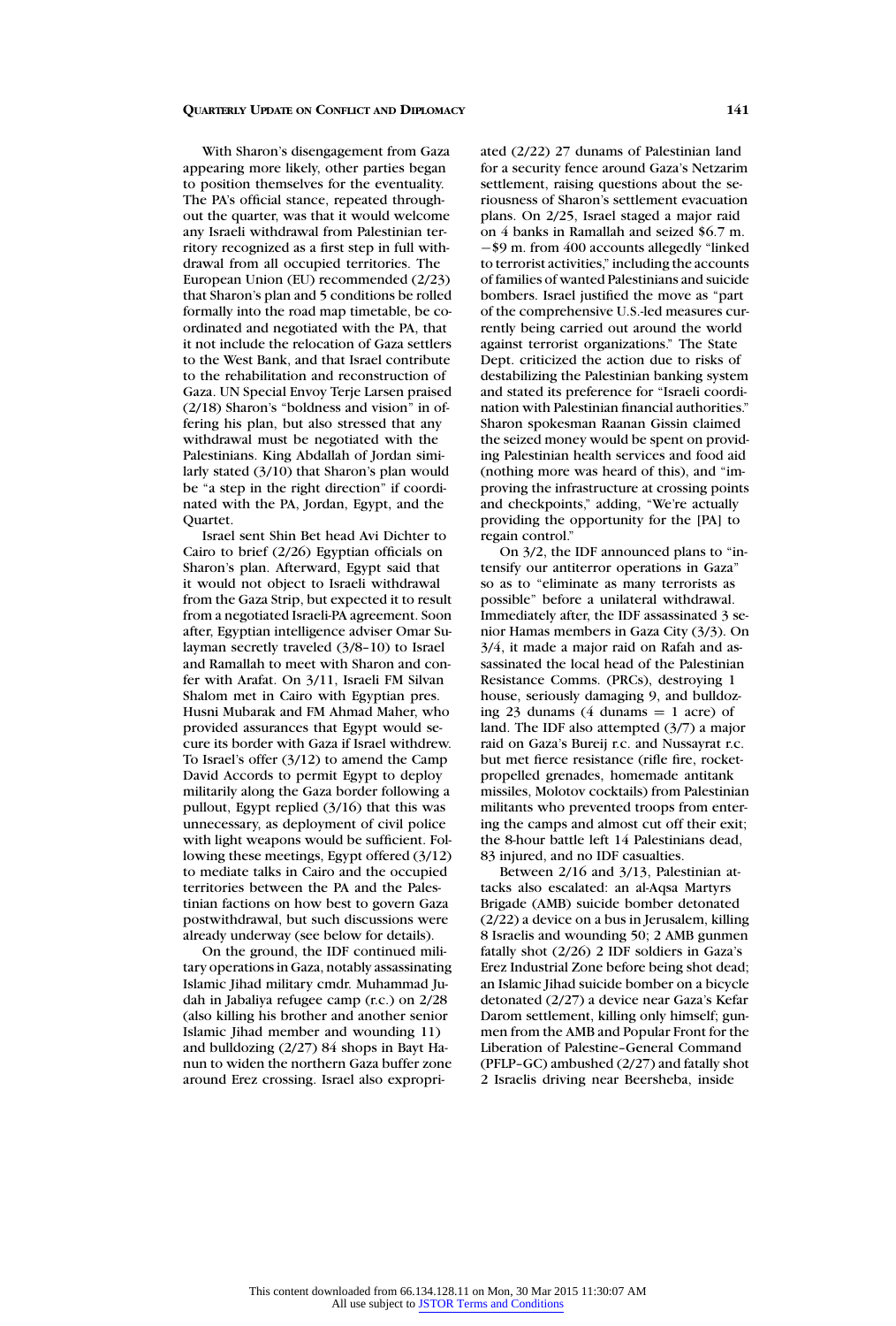Israel, and escaped; and the AMB, Hamas, and Islamic Jihad staged (3/6) a joint, 4-man suicide attack on Erez crossing that killed 2 members of the PA Preventive Security Forces (PSF) at a PSF post outside the IDFcontrolled transit zone. The IDF struck back at the AMB, assassinating 2 wanted members in Balata r.c. on 2/29 and 5 wanted members in Jenin on 3/10. Across the territories, IDF restrictions on Palestinian movement, as well as shootings, bulldozing, arrest raids, and house demolitions, continued (see Chronology for details). By 3/13, the cumulative death toll had reached 3,094 Palestinians and 867 Israelis.

#### *Operation Continuous Story*

The pace of events quickened and violence escalated sharply on 3/14, when an AMB member and a Hamas member, both from Gaza's Jabaliya r.c., staged a double suicide bombing inside Israel's heavily guarded Ashdod port complex, some 30 mi. north of the Strip, killing 11 Israelis, wounding 20, and marking the first suicide bombing inside Israel from Gaza and the first targeting civilian infrastructure. The IDF later speculated that the bombers, dressed in IDF uniforms, carrying Kalashnikov rifles, and using bombs made of plastic explosives, had entered the port in the false bottom of a truck cleared through the Erez crossing; the only other bombing using plastic explosives during the intifada was in the 4/03 Tel Aviv bombing carried out by 2 British Muslims having entered Israel on British passports. The IDF immediately launched air strikes on 3 metal foundries and a printing press (alleged weapons factories) in Gaza City, wounding 1 Palestinian, and fatally shot 3 armed Palestinians attempting to infiltrate Netzarim settlement.

The next day, Israel's security cabinet approved an aggressive new campaign, dubbed Operation Continuous Story, against Palestinian militants in Gaza, vowing it would be "a long, continuous operation" using assassinations and "other methods too—everything we can to crack down on the infrastructure that is feeding the operation of terrorist organizations." Sharon confirmed (3/16) that he had authorized the IDF and Shin Bet to "act without limitations against top figures from all terror organizations." The IDF imposed (3/15) an "indefinite" comprehensive closure on the West Bank and Gaza, sealing all border crossings but Rafah, that lasted through the end of the quarter. Overnight on 3/15–16, the IDF raided and destroyed

the educational studies campus of Gaza City's al-Aqsa University near Shuhada Junction, blowing up 2 buildings (housing 16 classrooms, 6 offices, 3 labs, a library, and a 3,000-seat cafeteria), bulldozing the 5.5 dunam campus and 30 dunams of surrounding agricultural land, and causing damages estimated at \$700,000. The IDF then attempted to assassinate (3/16) Islamic Jihad Gaza head Muhammad al-Hindi, killing 2 Islamic Jihad members and wounding 7 bystanders; assassinated (3/16) Rafah PRC leader Faraj Abu Jarrar (3/16), fellow PRC member Mahmud Abu Nahal (3/16), and wanted Izzeddin al-Qassam Brigades member Basim Kadih (3/21); launched (3/17) a major raid on Rafah, killing 4 Palestinians, wounding 18, and demolishing 31 Palestinian homes completely, 18 partially, and damaging 46 others; and stepped up bulldozing operations and house demolitions in the Khan Yunis–Abasan area. On 3/19, Hamas members detonated a roadside bomb near an IDF unit that was building new earthen barriers in Mughraqa in central Gaza, disabling a tank and injuring 4 soldiers; the IDF retaliated by demolishing 5 Palestinian homes in the area. On 3/21, Israeli DM Mofaz briefed Israel's security cabinet on further plans to "severely weaken" Hamas prior to unilateral disengagement.

The next day (3/22), the IDF assassinated Hamas spiritual leader Shaykh Ahmad Yasin, firing 3 internationally banned flechette shells at him as he left a Gaza City mosque after morning prayers, also killing his 3 bodyguards, 4 bystanders, and wounding at least 17, including Yasin's 2 sons. The move brought international condemnation—from the UN and almost every UN member state except the U.S., which said only that it was "deeply troubled" and urged "restraint," while reiterating that Hamas was a "terrorist" group and that Israel had a right to "defend itself." Across the territories, 100,000s of Palestinians took to the streets, churches rang their bells, and mosques broadcast Qur'anic verses; Palestinian prisoners in Israeli jails rioted. Later that day, 21 PSF officers served as an honor guard for Yasin's funeral, attended by some 200,000 Palestinians. Major demonstrations (often blaming Israel and the U.S. equally) took place on 3/22 in Egypt, Iraq, Jordan, Lebanon, Pakistan, Sudan, Syria, Turkey, and Yemen. Protest rallies numbering in the 100s and 1,000s were reported across the Middle East (including a march by 1,000s of Israel Arabs in Nazareth on 3/23), in Afghanistan,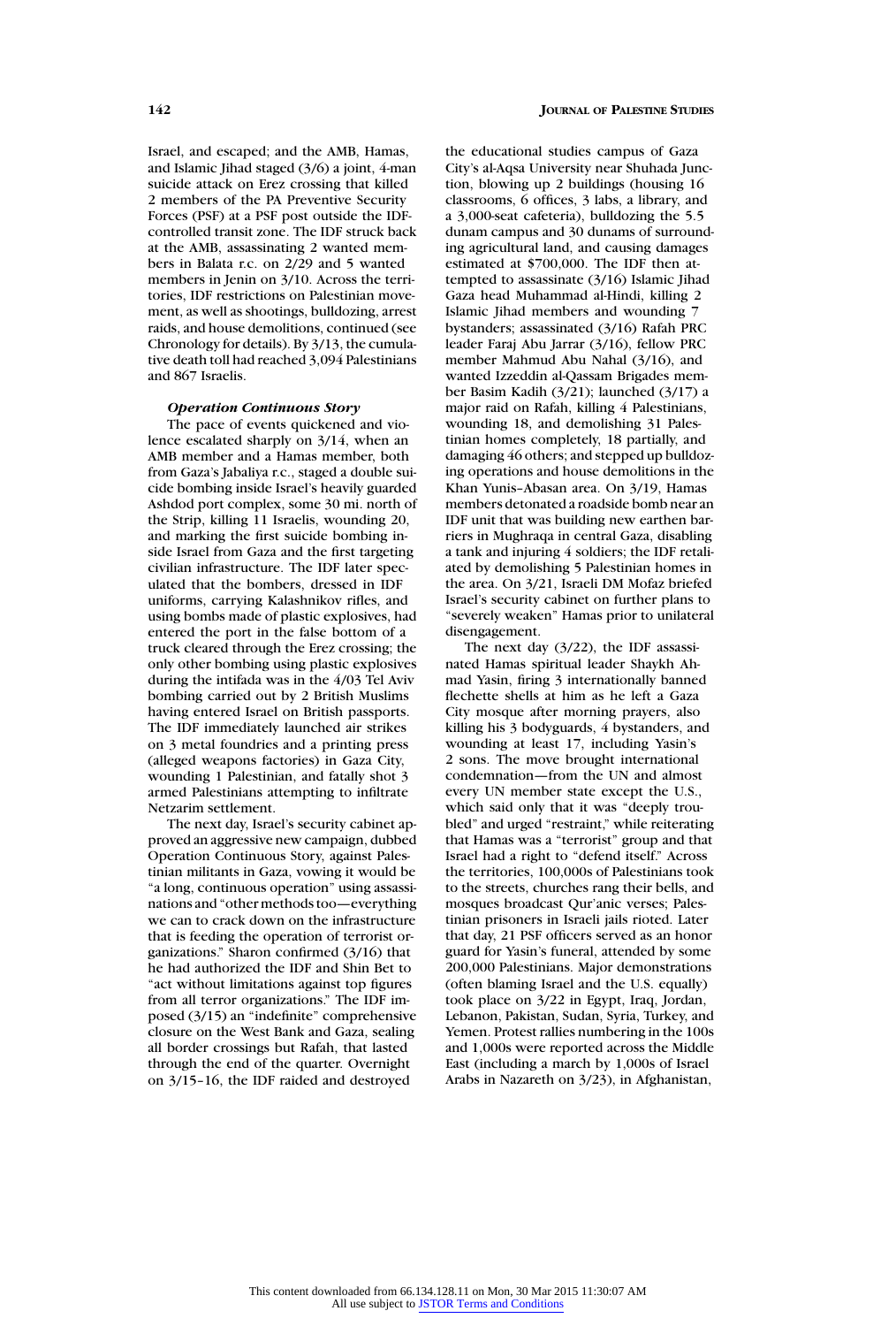and in Nigeria over the next 2 weeks. Sharon meanwhile congratulated (3/22) the IDF on a successful operation, noting that he personally had authorized the assassination and that it was the "natural right of the Jewish people . . . to hunt down those who rise to destroy it." Israeli defense chiefs met later on 3/22 and agreed to target the entire remaining Hamas leadership immediately, without waiting for Hamas to retaliate, declaring, in an apparent allusion to Arafat and Hizballah head Hassan Nasrallah, "There is no immunity to anyone, and this means anyone to the last person." (Sharon stated on 4/5 that he no longer felt bound by his 3-year-old commitments to Bush not to harm Arafat.) Hamas quickly named (3/23) spokesman 'Abd al-'Aziz Rantisi as acting political head in Gaza and Hamas politburo chmn. Khalid Mishal, in exile in Damascus, as acting head of the movement. (Hamas chose a West Bank head as well, but kept his identity secret for security reasons.)

# *The U.S. and Israel Discuss Details*

Despite the sharp escalation, Israel and the U.S. sped up the pace of talks on Sharon's disengagement plan. Israeli FM Shalom conferred with Cheney, Powell, and Rice in Washington on 3/22 as planned. The next day, Weisglass and Eiland arrived in Washington on a 3-day visit to present Rice with the first comprehensive outline of Sharon's "preferred plan," under which Israel reportedly would evacuate all Gaza settlements plus 6 West Bank settlements (Ganim, Hermesh, Homesh, Mevo Dotan, Qadim, and Sanur) in exchange for which it would annex 8–10% of the West Bank to include 80% of Jewish settlers (and 100,000s of Palestinians). (On 4/5, Sharon scaled back the West Bank disengagement to no more than 4 settlements and stated that the creation of a Palestinian state could be delayed "for many years." On 4/3, he said Israel would continue to provide Gaza with electricity and water after a withdrawal, but might cut off supplies in the event of Palestinian violence.)

During the 3/23–25 Weisglass-Eiland visit, U.S. officials reportedly promised that the U.S. would give "favorable consideration" to Israel's request for an undisclosed amount of additional aid (including grants for Negev development and "combating terror") if the Israeli government approved and implemented the disengagement plan. The Israelis agreed that the aid request would not be submitted formally at this stage or discussed by Sharon during his meeting with Bush so as

not to "be seen as a direct quid pro quo for Israel's evacuation of Gaza." Weisglass also reportedly asked the U.S. to explicitly reject the Palestinian right of return in its MOU to make Sharon's plan more palatable to hard-line Likud members. On Weisglass and Eiland's departure, the White House announced (3/26) that Bush would receive Sharon in Washington on 4/14 and would meet with Mubarak on 4/12 and King Abdallah on 4/21, reportedly to gain their backing for the plan and assurances that they would help shore up the PA's security hold on Gaza after an Israeli pullout.

In the run-up to the 4/14 Bush-Sharon meeting, Sharon stated (3/29) that he would put his unilateral disengagement plan to a cabinet vote upon his return from Washington and would form a new governing coalition if it were not endorsed. At a Likud convention on 3/30, he called for a party referendum on the plan, which he said he would consider binding (though it would not legally be so); Likud set the date as 5/2. Explaining his timing to the Israeli press (*Ha'Aretz* 4/2, *Ma'ariv* 4/2, 4/5), Sharon stated that "a situation has been created in which it is possible to do the things I want and to get an American commitment" and added that disengagement "will harm Palestinians severely. It will bring their dreams to an end."

Meanwhile, the U.S.'s Abrams, Burns, and Hadley met (3/30) with senior Quartet reps. in Brussels to urge them to support Sharon's plan. They then traveled to Israel (3/31), where they worked on drafting the statements to be given by Bush and Sharon after their 4/14 meeting, and to Ramallah (4/1), where they reportedly discussed the possibility of a large package of political, economic, and security aid after an Israeli withdrawal provided that the PA take certain steps, including arresting those responsible for the death of 3 American security officers in an Erez roadside bombing in 10/03. In separate meetings in Jericho on 4/9, the PA's Erakat assured U.S. Consul Gen. David Pearce and EU special adviser Marc Otte that the PA was prepared to take over full responsibility for any areas from which Israel withdraws.

During the 2 weeks after the 3/22 Yasin assassination, Palestinians stepped up mortar and rocket fire on Gaza settlements, IDF posts, and the Negev, causing light damage and no injuries. In the only fatal Palestinian attack, a gunman infiltrated (4/2) a Jewish settlement near Tulkarm and shot dead 1 settler and wounded another. Meanwhile the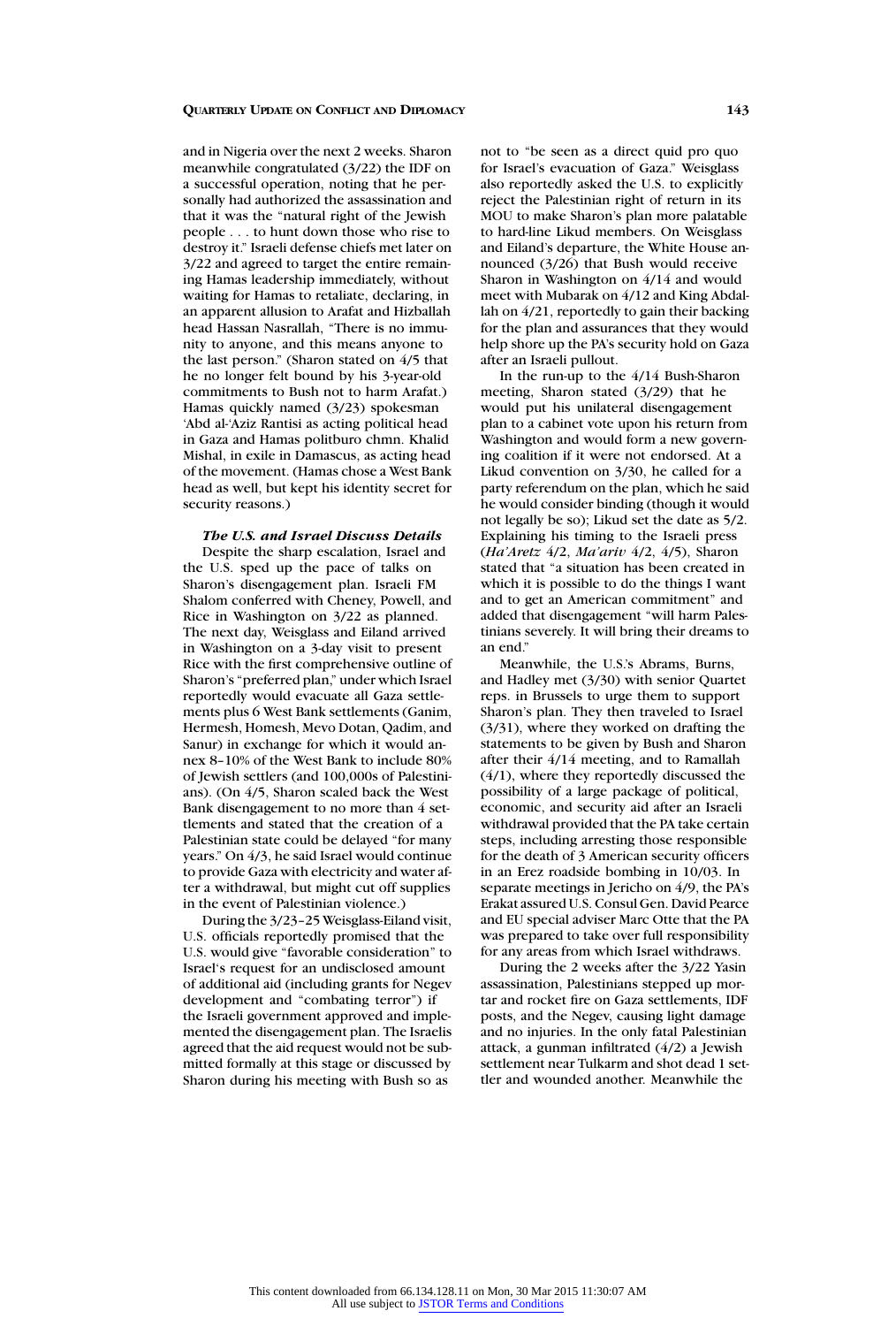IDF also assassinated a wanted AMB member in Hebron (3/28) and a wanted Izzeddin al-Qassam Brigades member in Tulkarm r.c.  $(4/4)$ : bulldozed 62 dunams of land in al-Qarara in southern Gaza (3/23); razed 5 farms, 10 houses, and a main road in Khan Yunis, effectively dividing the town in half (3/24–25); staged a major raid on Rafah (4/2– 3), demolishing 39 houses; and clashed with stone-throwing Palestinians at the al-Aqsa Mosque  $(4/2)$ , injuring  $45$  in the worst violence there since Sharon's 9/00 visit that sparked the intifada. Israel's tight restrictions on access to Gaza prevented UNRWA from restocking food supplies there, forcing the agency to halt food aid deliveries to the refugees on 4/1 (see below). Around 4/5, Israel scaled back military operations significantly, while further tightening (4/5) restrictions on movement in Gaza and sealing (4/6) the West Bank and Gaza for the Passover holidays, reducing the likelihood of a major clash in the week before the Sharon-Bush meeting. By 4/10 the death toll had reached 3,161 Palestinians and 879 Israelis.

#### *Bush Endorses the Sharon Plan*

On 4/10, Mubarak arrived in the U.S. for a 5-day visit that included meeting Bush in Crawford, TX. The same day, Weisglass, Eiland, and Sharon's foreign policy adviser Shalom Turjeman arrived in Washington to finalize the wording of the statements and letters that Bush and Sharon would exchange on 4/14. Mubarak's Crawford meeting, held on 4/12, addressed not only the Israeli-Palestinian conflict but also U.S. relations with Syria and the war in Iraq. In the press conference that followed, Bush made his first public comments on the Sharon Gaza withdrawal plan, calling it a "positive step" and saying it would not take the place of the road map. Mubarak stated that any Israeli withdrawal would be welcome but that Israel must be "compelled to compromise" on its occupation of the West Bank and should consult with the PA at each stage of implementation. He also noted that Arab states were skeptical about the Gaza disengagement plan's true intentions, pressed for "ever greater" U.S. involvement in the peace process, and offered to train PA policemen to take over security in Gaza to prevent a vacuum.

Back in Washington, after 2 days of meetings with lower-level officials, Weisglass phoned (4/11) Powell to warn him that unless the Bush statements being crafted for the 4/14 meeting reassured Israel on refugees and final borders, Sharon's visit would not take place. Powell promised to work something out. On  $4/12$ , he spoke  $(4/12)$  with senior Quartet members UN Secy. Gen. Kofi Annan, German FM Joschka Fischer (for the EU), and Russian FM Sergey Lavrov, as well as Jordanian FM Marwan Muasher, to explain Bush's intended stance with Sharon and to urge their support. Meanwhile Sharon, concerned that Arab and EU pressures would result in a vaguely worded U.S. letter of assurances that would leave him without enough diplomatic cover to implement the plan, privately threatened (4/12) to cancel his trip hours before takeoff. That evening, Sharon addressed a Passover celebration in Ma'ale Adumim settlement, stating that his disengagement plan "will assure the future of the large settlement blocs and the security zones. Only this will allow us to wage a relentless war on terror." He also vowed that 5 West Bank settlements—Ariel, Givat Ze'ev, Gush Etzion, Kiryat Arba (along with several tiny settlement enclaves in Hebron), and Ma'ale Adumim—would remain under Israeli control. He then headed to the airport where he kept his plane on the ground for 3 hours until he viewed and approved the final draft of Bush's statements before agreeing to proceed with the visit—his 9th trip to the U.S. as PM and his 10th meeting with Bush.

On 4/14, Sharon and Bush met privately in the White House residence (a rare honor reportedly meant to emphasize Bush's support for Sharon), where they exchanged letters outlining their positions (see Special Docs. A and B). Appended to Sharon's letter were the key principles (but no timetable) of the disengagement plan (see Special Doc. C). Afterward, Bush publicly endorsed Sharon's vision as "courageous" and "a real contribution to peace." In a dramatic shift in U.S. policy, Bush stated that it was "unrealistic" to return to the 1967 borders, that "existing major Israeli population centers" in the West Bank should stay under Israeli control, and that Palestinian refugees should not expect to return to their homes inside Israel. Bush's letter pledged that the U.S. "will do its utmost to prevent any attempt by anyone to impose any other plan" than the road map, promised to "preserve and strengthen Israel's capability to deter and defend itself, by itself, against any threat" and endorsed Israel's right to retaliate against targets in Gaza after its withdrawal. As for Sharon's letter, it pledged withdrawal from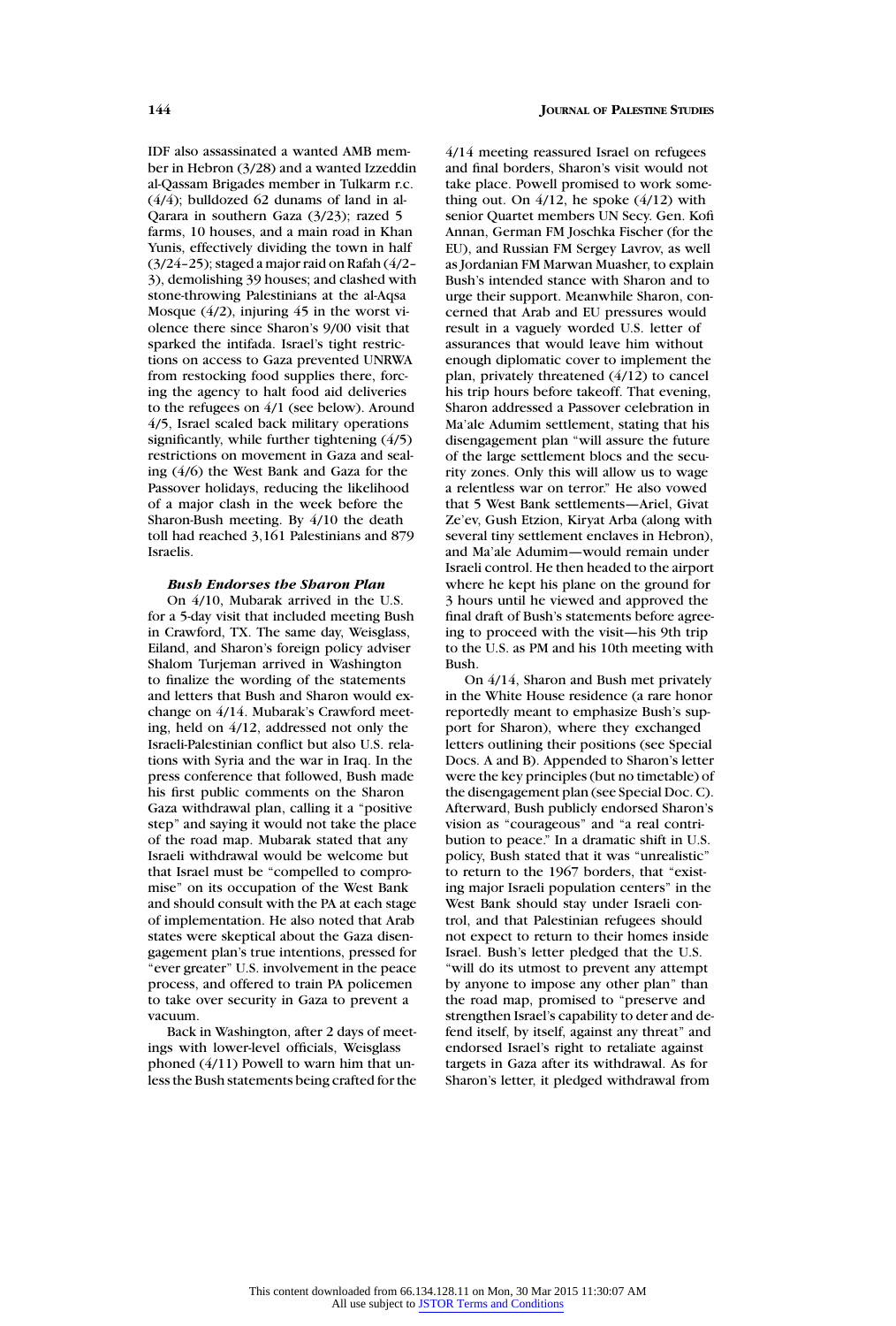Gaza and from the West Bank settlements of Ganim, Homesh, Qadim, and Sanur (500 settlers); vowed to speed construction of the separation wall; and reserved the right to seek "reimbursement" for the loss of physical structures in the territories returned to Palestinian control. Unnamed senior Israeli officials were quoted (*New York Times* 4/15) as saying that withdrawals could begin in 9–12 months but that timing would be dependent on "operational details" such as finding new homes for evacuated settlers and that "Sharon is betting that he can use Mr. Bush's commitments to stop the withdrawal where he chooses and retain as much as half the West Bank." Commentators noted that while both Bush and Sharon presented the disengagement plan as a vehicle for implementing the U.S.-drafted road map and realizing Bush's 6/02 vision of a 2-state solution, the plan actually brought Bush's vision into line with Israel's interpretation of the road map as outlined in its road map reservations of 5/27/03 (see Special Doc. G in *JPS* 128). An anonymous senior White House official explained (4/14) that Bush's blunt statements with regard to the Palestinians were aimed at "eliminating taboos and saying the truth about the situation," adding that "getting people to face the reality in this situation is going to help, not hurt."

As the U.S. demanded in exchange for Bush's endorsement, Weisglass provided (4/19) Rice with a follow-up letter outlining the understandings reached in the private meeting on 4/14 (see Special Doc. D). The U.S. reportedly had wanted the letter to list in detail all the road map commitments Israel had yet to fulfill (e.g., removing settlement outposts, easing restrictions on movement, improving humanitarian conditions) along with a detailed timetable of when each would be implemented and to contain assurances that settlement growth would be frozen and unauthorized outposts removed. In the end, the letter merely reiterated commitment to the road map and added a new pledge that Israel and the U.S. would jointly define the "construction line" of each settlement.

Reaction to Bush's endorsement was swift. Qurai' said (4/14) it spelled the end of the peace process. Arafat (4/14) accused Bush of killing the chances of peace, security, and stability in the region. The PLO's rep. to the UN Naseer al-Kidwa declared  $(4/15)$  the U.S. "no longer qualified" to mediate the peace process. The EU warned (4/14) that unilateral actions would not

bring lasting peace. Russia said (4/14, 4/16) that Sharon's plan jeopardized the road map and cautioned that failure to coordinate with the PA would likely ruin any positive aspects of withdrawal. Mubarak (4/14, 4/19) said that he was "shocked" and embarrassed that weeks of behind-the-scenes talks with the U.S. had failed to prevent an endorsement and that Egypt could never support violating UN resolutions by unilaterally giving Israel guarantees on final status issues. Arab League secy. gen. 'Amr Musa phoned (4/15) Arafat to assure him that the league would support the Palestinian legal and political positions on final status. King Abdallah, already in the U.S. in advance of his visit with Bush, postponed (4/19) the 4/21 meeting pending "clarification" of the U.S. position on final status and returned to Jordan.

Within hours of the Bush-Sharon meeting, Israel dramatically escalated military operations in Gaza. Late in the evening on  $4/14$ , the IDF launched a raid on Rafah that lasted for 3 days, killing 1 Palestinian, wounding 24, demolishing 29 Palestinian homes, and severely damaging 9. The IDF also bulldozed (4/16, 4/21) large tracts of land in Dayr al-Balah and al-Qarara and shelled  $(4/17)$ residential areas of Dayr al-Balah and Khan Yunis.

On 4/17, following a Palestinian suicide bombing in the Erez Industrial Zone that killed an Israeli border policeman, the IDF assassinated newly appointed Hamas leader Rantisi, firing missiles at his car as he drove through Gaza City, also killing 2 bodyguards and wounding 4 bystanders. As after the Yasin assassination, 100,000s of Palestinians took to the streets throughout the territories, and major demonstrations across the Middle East and as far away as Bosnia and Nigeria continued for several weeks. The IDF then raided (4/19) Silwad near Ramallah, home of exiled Hamas leader Mishal and Izzeddin al-Qassam Brigades West Bank cmdr. Ibrahim Ma'ari Hamid, detaining 70 Palestinians (including Hamid's 5 brothers, 9 of Hamid and Mishal's sons, and other relatives). This was followed by major raids on Bayt Lahiya (4/20–21), which left 14 Palestinians dead and at least 75 wounded, and Rafah (4/22), where another 22 homes were bulldozed. The IDF also assassinated 9 wanted AMB members (3 each in Tulkarm r.c. on  $4/22$ , Qalqilya on 4/23, and Jenin on 4/24). In the 2 weeks following the Bush-Sharon meeting, 54 Palestinians and 3 Israelis were killed, bringing the death toll to 3,218 Palestinians and 882 Israelis.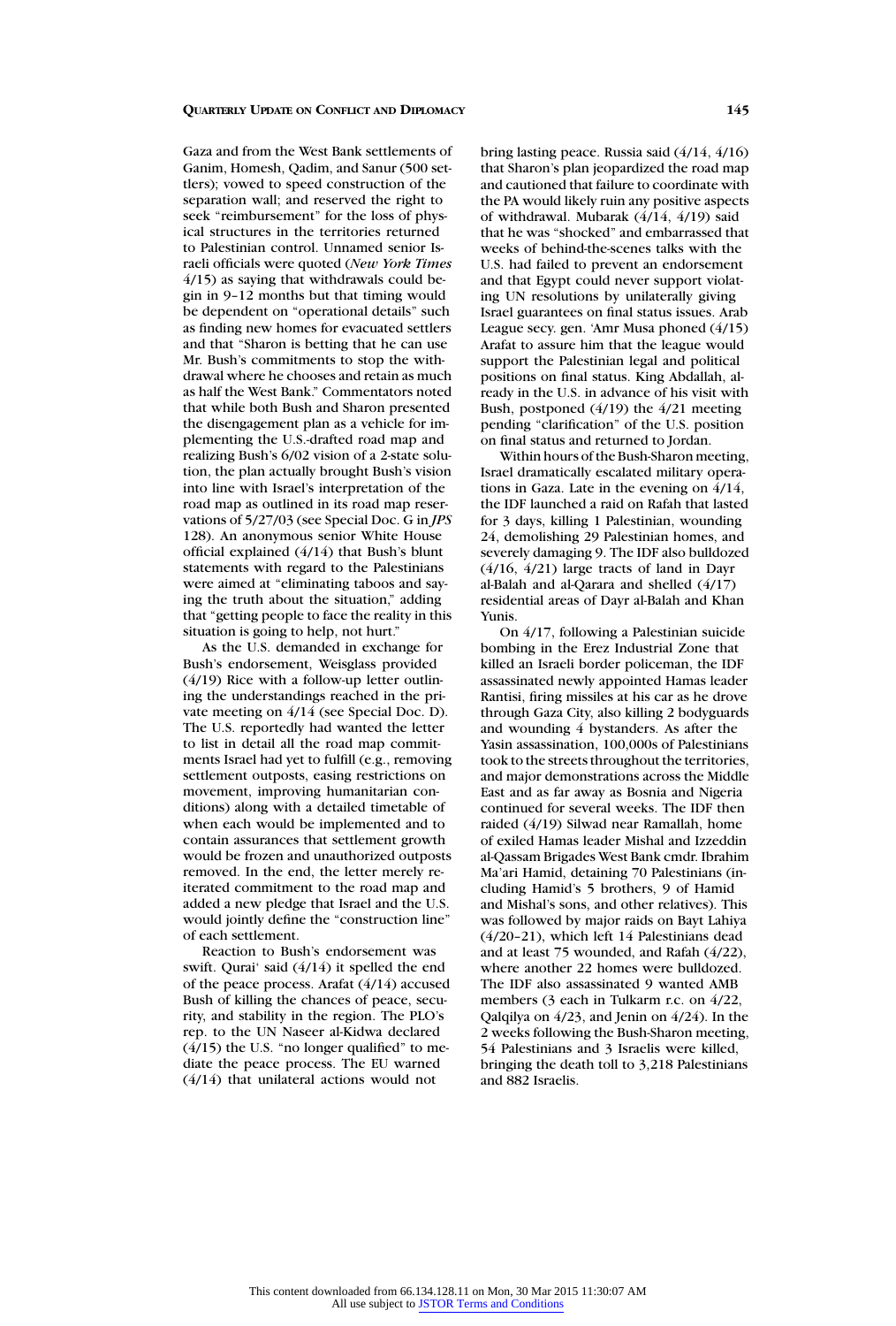## *Likud Rejects Disengagement*

In the run-up to the 5/2 Likud referendum on the disengagement plan, Sharon and his cabinet took a hard line, portraying Bush's endorsement as giving Israel everything it wanted. With regard to the military escalation, Sharon vowed (4/20) that assassinations would continue and claimed that Bush's assurances "permit Israel to take care of its security and, as part of it, to take harsh action against terror groups." He also stated that the understandings with Bush "ensure our national interests to strengthen the large settlement blocs in Judea and Samaria and leav[e] them in Israeli hands as part of a permanent solution"; Finance M Netanyahu had already pledged (4/19) to approve tens of millions of dollars to "fortify our hold" on West Bank settlements. In an address to the Knesset, Sharon called (4/22) Bush's endorsement "the heaviest blow inflicted on [the Palestinians] since the War of Independence." Meanwhile Bush, apparently unfazed by international criticism of Israel's actions, told (4/21) a stunned Washington audience that, "In my judgment, the whole world should have said, 'Thank you" to Sharon for his disengagement plan. However, when Sharon told the press (4/23) that during his meeting with Bush he had "freed myself from this obligation not to physically harm Arafat," Rice phoned Weisglass to object and warned that the U.S. would protest if Arafat were harmed. According to *Yedi'ot Aharonot* (4/25), however, an unnamed U.S. official stated that the White House was in fact angry with Sharon for having "grossly violated diplomatic etiquette" by revealing what was said in private conversations. The PLO warned (4/26) that it would revoke recognition of Israel if Arafat were harmed.

While Sharon bragged about the plan's advantages to the press, he never launched an effective, comprehensive campaign to promote it, did not mobilize his cabinet ministers to drum up support, and did not use his Holocaust Remembrance, Memorial, or Independence Day speeches to stump for it. Sharon's main effort to directly appeal to the public was an open letter in the Israeli daily *Yedi'ot Aharonot* on 3/31 (see Special Doc. F), 2 days before the vote, declaring that "Those who want to prevent Israel from being flooded by refugees, those who want to keep the large settlement blocs forever, those who want to make sure that as long as the Palestinians don't fight terror, there won't be any political pressure on Israel ... must be in favor of the disengagement plan." Instead, it was the Jewish settlers (most of whom are not Likud members) who mobilized a well-financed and effective series of phone appeals, letter campaigns, and demonstrations to defeat it; the largest antidisengagement rally was attended by 70,000 settlers and Israelis in Gaza's Gush Katif settlement on 4/27. As the 2 weeks to the referendum passed, Israeli polls showed a steady drop in support for disengagement. (It should be noted that a corruption scandal involving Sharon did not help. State Atty. Edna Arbel, Israel's top prosecutor, had recommended (3/28) to Atty. Gen. Menachem Mazuz that Sharon be indicted on bribery charges for his role when he was FM in a 1999 deal to construct a Greek island resort. If indicted, the Knesset could strip Sharon of his immunity from prosecution and possibly force him to resign. Mazuz's judgment could come at any time, potentially freezing efforts on the disengagement plan.)

On 5/2, the Likud soundly rejected Sharon's unilateral disengagement plan, with 60% voting against; only 52% of the roughly 200,000 members participated. Sharon stated (5/2) that he would not resign as a result and was still committed to the plan, but would consult with Likud MKs on possible revisions. He survived a Knesset no-confidence vote (46–62) the next day and, on 5/4, canceled plans to address the annual American-Israel Public Action Comm. (AIPAC) conference on 5/17 and to hold further consultations with Bush.

Reacting to the vote, the State Dept. acknowledged (5/2) that it was a "setback" but said the U.S. still supported the plan and viewed it as a positive step toward peace (though a spokesman hedged slightly by saying, "I don't think we've hitched our wagon to any single effort"). Qurai' pointlessly declared (5/5) that the PA was ready to reopen final status negotiations with Israel immediately. (Indeed, the PA had done little to oppose Sharon's plan internationally: Qurai' had merely toured Amman, Cairo, and Saudi Arabia [4/24–26] to urge pressure on the Quartet to insist on a solid linkage with the road map and a detailed timetable, while PA FM Nabil Shaath held [5/1–2] talks in Brussels with the senior EU, Russian, and UN reps. to the Quartet, who gave assurances that they would work to prevent steps that prejudged final status.) The Quartet held several days of low-level talks in New York, followed by a senior-level meeting (5/4) comprising EU foreign policy dir. Javier Solana and Irish FM Brian Cowan for the EU,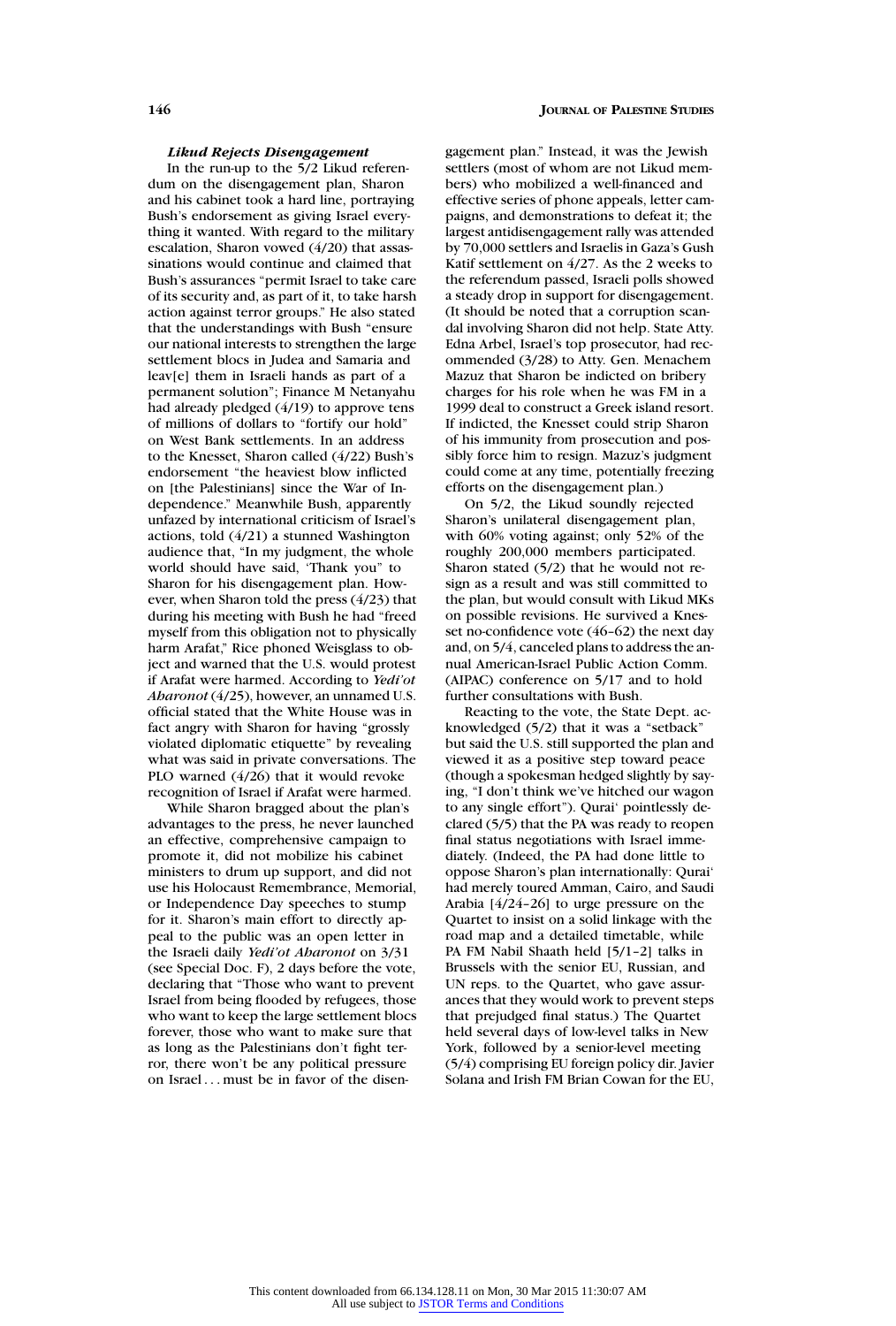Russia FM Sergey Lavrov, UN Secy. Gen. Annan, and Powell. The EU, Russia, and UN pressed the U.S. for clarifications and assurances that the final status of refugees and settlements would still be negotiated between Israel and the PA. In light of discussions, the Quartet issued a qualified endorsement of the Sharon plan (see Special Doc. G), stressing the need for negotiated settlement, for disengagement from Gaza to mark the complete end of occupation there (hinting that Israel should turn over control of ports and air space), for an "empowered" Palestinian PM to implement PA reforms (wording seen as EU, Russian, and UN acceptance of the U.S.-Israeli refusal to deal with Arafat), and for an "appropriate coordinating oversight mechanism" to insure implementation.

Meanwhile, in late April (before 4/29), King Abdallah had sent Bush a letter saying he would not reschedule their postponed meeting unless the pres. gave him a letter of guarantees stating that U.S. endorsement of Sharon's plan would not prejudge final status, that refugees would be compensated if not allowed to return, and that Palestinians would be compensated for any occupied territory Israel retained under final status. The White House did not respond until 5/3, when it announced that there would be no letter of guarantees, though later the same day it did say "there may be a letter, but not until after the visit" and not necessarily containing the promises sought. On 5/4, under pressure from the Quartet, the U.S confirmed that it would give Abdallah something in writing when he came. Two days later, Abdallah arrived in Washington for talks with Bush on the Sharon plan, but his opposition was muted by his need simultaneously to lobby for increased and expedited economic aid and to expand the U.S.-Jordan free trade agreement. Jordan played up the vague and contradictory letter (see Special Doc. H) Bush supplied as a significant reversal of the U.S.'s 4/14 endorsement, and as a gesture to Abdallah, Bush used the visit to announce that he would send Powell to Amman (5/15) and Rice to Berlin (5/17) to meet with Qurai' to "make sure the Palestinians understand my desire for a just peace." The following day (5/7), however, the U.S. said that Powell and Rice were being sent to Europe and the Middle East to promote Sharon's plan as the only path toward peace, with Bush adding that he no longer believed that the road map's goal of creating a Palestinian state by the end of 2005 was realistic. (Jordan labeled this as reneging on Bush's 5/6 pledges to the king.)

On the ground, Israeli-Palestinian violence remained high. The day of the Likud vote (5/2), 2 Islamic Jihad and PRC gunmen ambushed a Jewish settler vehicle near Gush Katif, killing a pregnant woman and her 4 children; the gunmen were killed by the car's IDF escort. The IDF retaliated (5/2) by assassinating 2 Nablus AMB commanders (killing 2 other AMB members traveling with them and injuring 3 bystanders); rocketing a building in Gaza City housing a Hamas radio station, a Fatah radio station, and the *al-Ayyam* and *al-Quds* newspaper offices, causing no injuries; and bulldozing 15 Palestinian homes in Wadi al-Silqa near the site of the attack. On 5/3, the IDF announced plans to step up operations in southern Gaza. The IDF then launched (5/4) a major incursion into Khan Yunis, fatally shooting 2 Palestinians, wounding 23, and demolishing 50 houses; deployed (5/4) troops around Arafat's Ramallah compound; launched a major raid (5/5) on Nablus, carting off at least 60 Palestinians to an undisclosed location; assassinated (5/5) senior Izzeddin al-Qassam Brigades member Imad Janajra outside Nablus; demolished (5/5, 5/7) an apartment building and 9 Palestinian homes in Rafah; bulldozed (5/4–5) another 17 dunams in Wadi al-Silqa; and began construction (5/6) of a fence along Gaza's Kissufim–Katif bloc bypass road, designed to prevent Palestinian attacks on settler vehicles. On 5/9, 2 Islamic Jihad gunmen opened fire on Jewish settlers holding a memorial service at the site of the 5/2 ambush, causing no injuries. The IDF fatally shot the gunmen and then bulldozed 11 Palestinian houses and 22 dunams of surrounding land that had allegedly provided them cover.

On 5/11, the IDF staged a major raid on Gaza City's Zaytun neighborhood, meeting uncharacteristically heavy resistance. Hamas and Islamic Jihad members detonated a roadside bomb next to an armored personnel carrier (APC) carrying explosives for IDF demolitions, causing a massive explosion that killed 6 IDF soldiers (the highest IDF toll since 11/02). AMB and Islamic Jihad members, in an unprecedented action, took the soldiers' remains hostage, demanding in exchange for their release a halt to IDF raids on Gaza and the reopening of talks on releasing Palestinian prisoners. Israel instead sent in massive reinforcements, vowing to conduct house-to-house searches until all the remains were recovered, bulldozing roads and water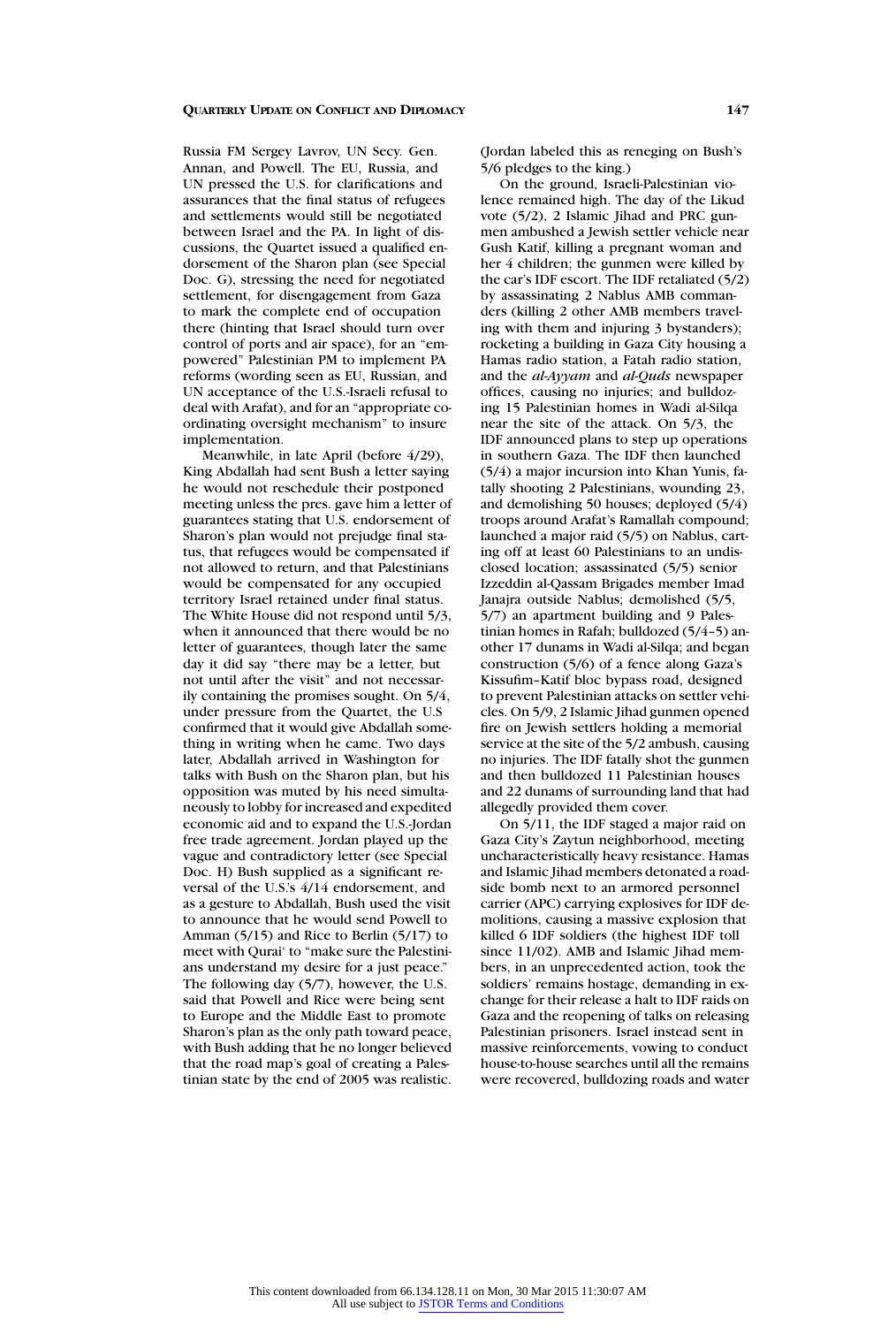systems, cutting electricity, uprooting trees, crushing Palestinian cars, fatally shooting 8 Palestinians, and wounding more than 120. Hamas, senior Muslim clerics, the PA, and the International Comm. of the Red Cross (ICRC) appealed (5/11) to the militants to release the soldiers' remains, without effect. The IDF continued operations overnight into 5/12, killing another 7 Palestinians, wounding at least 50, and demolishing 2 apartment buildings before pulling out in the afternoon, after Egyptian mediators had secured the return of the soldiers bodies.

Meanwhile, Islamic Jihad attacked (5/12) an IDF convoy operating in the Israeli buffer zone (the "Philadelphi Route") along the Rafah-Egypt border, firing a rocket-propelled grenade at another explosives-laden APC, killing 5 more IDF soldiers and injuring 3. The IDF responded by sending (5/13) reinforcements into Rafah, killing 12 Palestinians, wounding scores, and launching a bulldozing operation to widen the Philadelphi Route that lasted until 5/15, leveling (by UNRWA estimates) 80–120 Palestinian homes and threatening to bulldoze 100s more. The IDF also sent (5/13) forces back into Gaza City to demolish 6 apartment buildings in Zaytun, killing 4 Palestinians and wounding 13 during ensuing clashes. During the 5 days of fighting—some of the heaviest and most concentrated since Operation Defensive Shield in 4/02—13 IDF soldiers and 34 Palestinians were killed, nearly 300 Palestinians were wounded, some 1,100 Palestinians were made homeless, and 1,000s of Palestinians fled Rafah's front-line area in fear.

As the violence continued unabated, Sharon informed (5/9) his cabinet that he intended to present a revised unilateral disengagement plan in about 3 weeks, and Bush sent (5/11) a letter to Qurai' (see Special Doc. J) urging him to view Sharon's plan as an opportunity to move the peace process forward. When Powell met with Qurai' in Amman on 5/15, he brought no new ideas or offers of postwithdrawal assistance to the PA, and Qurai' offered no substantive alternatives. Powell told Qurai' and other Arab leaders he met on the sidelines of the World Economic Forum sessions in Amman that "while you are expressing your annoyance and dissatisfaction, you also need to get ready for the reality that may be upon you." He also encouraged Qurai' to "seize the opportunity" of disengagement but admitted, "Frankly, we have to wait and see what the proposal actually is."

#### *Intifada Data and Trends*

During the quarter at least 248 Palestinians and 45 Israelis were killed (nearly double the figures of last quarter), bringing the toll at 5/15 to at least 3,277 Palestinians (including 39 Israeli Arabs and 15 unidentified Arab cross-border infiltrators), 900 Israelis (including 278 IDF soldiers and security personnel, 187 settlers, 435 civilians), and 48 foreign nationals (including 2 British suicide bombers).

This quarter, Israel carried out 33 killings (up from 10 last quarter, more than in any previous quarter) that were clearly or almost definitely assassinations, in the process killing 19 bystanders and wounding 52. Moreover, Israel assassinated the highest-ranking Palestinian political figures to date—Hamas founder and spiritual leader Shaykh Ahmad Yasin (3/22) and his replacement as political head of Gaza 'Abd al-'Aziz Rantisi (4/17)—marking a serious qualitative escalation of its assassination policy. Others assassinated this quarter were: the **AMB**'s Rihad Abu Shallah (2/29), Muhammad Oweiss (2/29), Ibrahim Dayri (3/3), Tarad Jamal (3/3), Ammar Hassan (3/3), Ihab Abu Jafr (3/10), Muhammad Abu Samra (3/10), Basil al-Mahdi (3/10), 'Amr Qasrawi (3/10), Ayman Sabana (3/10), Jamil al-Tal (3/28), Bilal Abu Amsha (4/22), Ayman Barahma (4/22), Ghanim Ghanim (4/22), 3 unidentified members (4/23), Husni Daraghma (4/24), Said Hardan (4/24), Kamal Masa'id (4/24), Hasim Abu Hamdan (5/2), and Nadir Abu Layl (5/2); **Hamas**'s Basim Kadih (3/21), Khalid Kharwish (4/3), and Imad Janajra (5/5); **Islamic Jihad**'s Muhammad Judah (2/28), Husni Sarafti (3/16), and Nassir Yasin (3/16); and the **PRCs**' Awni Kulab (3/4), Faraj Abu Jarrar (3/16), and Mahmud Abu Nahal (3/16). The death of an AMB member in a mysterious explosion on 3/26 was probably an assassination. Attacks on 3/16 and 5/15 were clearly failed assassination attempts on Islamic Jihad Gaza leader Muhammad al-Hindi, which killed 2 senior Islamic Jihad members and wounded 15 bystanders. In three incidents (3/2, 4/11, 4/23), the IDF killed Palestinian civilians it mistakenly identified as wanted.

During the quarter, there were 11 Palestinian suicide attacks (down from 12 last quarter), which killed 30 and injured about 99 (compared to 21 killed and about 81 injured last quarter). Of these, 5 were bombings (2/22, 2/27, 3/14, 4/17, 4/18). The other 6 attacks (2/26, 3/6, 4/2, 4/12, 5/2, 5/9) could be called "suicide" in that they were certain to result in the deaths of those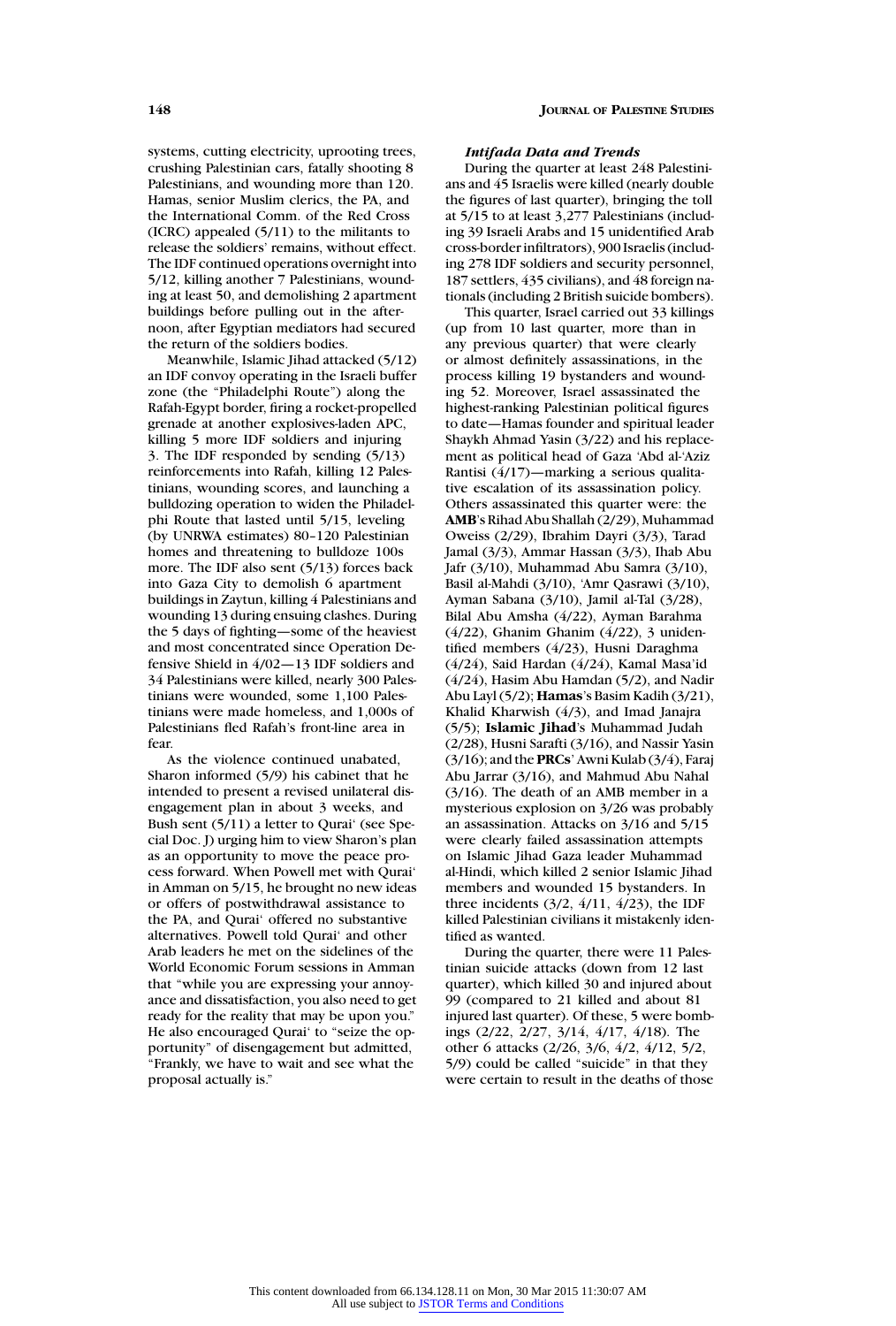who staged them. Of the 11 attacks, 2 were joint AMB–Hamas operations (2/14, 4/17), 2 were joint AMB–Hamas–Islamic Jihad operations (3/6, 4/12), 1 was a joint Islamic Jihad–PRC operation, and 1 was unclaimed (4/2). Although there were barrages of heavy Palestinian rocket and mortar fire in days following the Yasin and Rantisi assassinations, overall Palestinian use of mortars, rockets, and roadside bombs seemed to drop significantly this quarter. Qassam rockets and mortars caused light damage and minor injuries in 4 incidents (3/22, 4/11, 4/18–19, 5/13), which is comparable to previous quarters.

In general, Palestinian fighting continued to be on the level of civil uprising localized, opportunistic, and often symbolic incidents of violence—rather than broadly coordinated, planned, strategic offensives or campaigns. There were however some indications of a growing military sophistication. For example, Palestinians seemed to become more effective in using roadside bombs, rocket-propelled grenades and antitank fire, injuring soldiers on 2/20, 3/19, and 4/22. Palestinian militants caused relatively heavy casualties on 5/11 and 5/12, when they identified vulnerabilities in IDF APCs carrying explosives for house demolitions, forcing the IDF to revise and reconsider some of its operating procedures for the first time since the Palestinians successfully lured and destroyed tanks with roadside bombs in 9/02 and 2/03 (see Quarterly Updates in *JPS* 126, 127). The defense of Bureij and Nussayrat camps on 3/7 (see above), when Palestinians held off a major IDF incursion for 8 hours and nearly cut off the IDF's retreat, marked a level of coordination not seen since Nablus during Operation Defensive Shield, demonstrating that Palestinians have the ability to put up formidable resistance when attacked.

IDF demolition of Palestinian houses remained high this quarter, escalating sharply in 5/04 (see Chronology for details). The vast majority (nearly 350) were in southern Gaza, with upward of 250 in Rafah and 75 in Khan Yunis (not counting 1 apartment building in Rafah on 5/5). In addition, the IDF blew up 8 apartment buildings in Gaza City (5/12–13), 11 houses in central Gaza, and 2 houses and 84 shops near the Erez crossing in northern Gaza. UNRWA estimated (5/16) that the IDF demolished 191 houses in Gaza in the first 2 weeks of May alone (80–120 in Rafah), leaving 2,197 Palestinians homeless. UNRWA reported that since the start of the intifada, the IDF had demolished or damaged beyond repair at least 2,018 homes across the Gaza Strip, leaving 18,382 Palestinians homeless, of whom 12,600 are in Rafah. In the West Bank this quarter, the IDF demolished 11 houses in Hebron, 10 in Bethlehem, 6 in Nablus, 5 in Ramallah, 3 in Tulkarm, 2 each in Jenin and Salfit, and 1 each in Qalqilya and the Jerusalem environs.

The IDF also continued heavy bulldozing of Palestinian land in Gaza: about 289 dunams in southern Gaza (mostly in Rafah and al-Qarara), 186 dunams in central Gaza (mostly in Dayr al-Balah and Mughraqa), and 56 dunams in northern Gaza (mostly in Gaza City). The IDF also confiscated (2/22) 27 dunams of Palestinian land for construction of a security fence around Netzarim settlement. In the West Bank, Jewish settlers bulldozed 188 dunams and appropriated 60 dunams of Palestinian land in the Hebron area, destroyed 29 dunams and seized 6 dunams in the Bethlehem area (the IDF seized another 15 dunams for construction of a fence along a settler bypass road between Hebron and Bethlehem), and bulldozed 150 dunams in the Qalqilya area.

Jewish settler violence was up dramatically this quarter, especially in Hebron and East Jerusalem (precisely the areas Sharon vowed [4/12] to keep under any final status arrangement). Settlers carried out many actions, including seizing and bulldozing Palestinian land, in plain view of the IDF or even under IDF escort. Settlers in Hebron conducted (3/4) joint patrols with IDF soldiers in the Palestinian section of the city, photographing Palestinian homes, raiding and vandalizing 1; rampaged (3/27, 4/13) through Palestinian neighborhoods for hours, harassing residents and vandalizing homes; occupied (4/11) a mosque; fired on homes and set fire to trees in the neighboring village of Ourif (4/25); harassed farmers  $(4/24, 5/3)$  and stole a tractor  $(4/24)$ ; and assaulted a 13-year-old Palestinian girl (2/18), a young woman (3/8), a group of elementary school students (4/5), a 75-year-old man (4/6), and another Palestinian (4/16). In East Jerusalem, Jewish settlers seized 2 multifamily buildings (mid- $3/04$ ,  $3/19$ ) and 4 houses (3/19, 4/7, 5/2), and deliberately ran over (ca. 3/1) a 16-year-old Palestinian boy, who later (3/8) died of his injuries. Settlers also rampaged (4/30) through Um al-Rihan near Jenin, assaulting several residents and threatening to destroy an elementary school; beat and threatened to kill a Palestinian near Nablus (3/16); fired (2/21) on local Palestinians near Bethlehem, wounding 3; attacked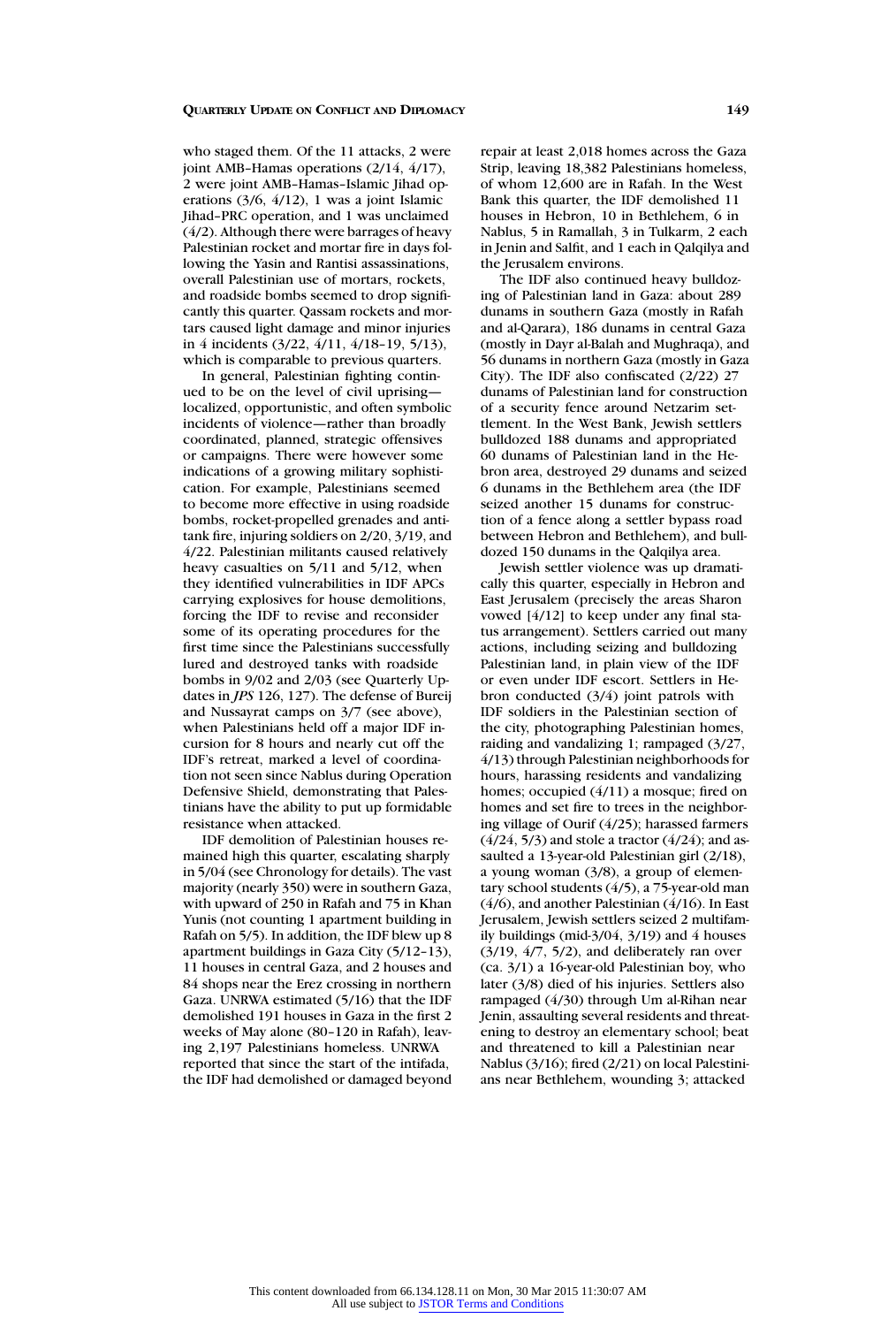Palestinians in Silwad near Ramallah (2/23); and vandalized property (4/11) and harassed Palestinians (4/21) near Nablus.

Israel continued to deport West Bank Palestinian administrative detainees to Gaza as punishment, arguing that they could not be tried so as not to jeopardize intelligence sources. At the opening of the quarter, as many as 20 detainees had already been deported (see Quarterly Update in *JPS* 131). This quarter, at least 3 more were transferred (2/19, 2/26, 3/3), with one for 5 years—the longest sentence to date. On 3/15, the IDF allowed Intisar Ajuri, the only female detainee transferred to Gaza (among the first 3 expelled on 9/4/02 for 2 years), to return to the West Bank.

The Israeli High Court ruled (4/25) that it was illegal for the Israeli government routinely to deny Palestinian journalists press passes (giving them access to officials and closed press events) even after they received security clearance to enter Israel. Israel stopped renewing Palestinians' press passes in 2001, saying they should automatically be considered security risks. There was no evidence by the end of the quarter that press accreditation had been restored to any Palestinian journalists. This quarter 6 clearly identifiable Palestinian journalists and cameramen were wounded (3/9, 4/8, 4/24, 4/29, 5/5, 5/12) and 1 was killed (3/22) by the IDF while covering clashes in the territories. On 4/20, the IDF without explanation barred journalists' entry to Nablus for 72 hours; the only military operation reported in the area during that period was a botched assassination (4/23) in a village outside Nablus.

This quarter, at least 6 Palestinians died (2/22, 3/10, 4/17, 4/19, 4/24, 5/12) because the IDF denied them access to medical treatment. Three mentally handicapped Palestinians who strayed into closed military zones were fatally shot (3/13, 4/17, 4/26) by the IDF. The IDF also bulldozed (4/22) a center for handicapped Palestinians in Bayt Lahiya and raided (4/1) a Bethlehem psychiatric clinic in search for wanted gunmen (the hospital denounced the IDF and the AMB for irresponsibility). In addition, the IDF fired (2/23, 4/21) on medical teams in the field, injuring 3 medics and damaging 1 ambulance. As of 5/14, the Palestinian Red Crescent Society reported that since the start of the intifada, the IDF had restricted access to 1,342 ambulances; shot at 297 ambulances, damaging 126 (including 28 beyond repair); and arrested 80 on-duty medical workers, injured 197, and killed 12.

The Associated Press reported (2/29) that 1,000s, perhaps 10,000s, of Palestinians had fled heavy battle zones, buffer zones, and isolated areas for neighboring towns or villages, including an estimated 15,000 Palestinians from the Israeli-controlled section of Hebron, 4,000 from the encircled city of Qalqilya (pop. 41,000), and 5,000 from the Rafah–Khan Yunis area for Gaza City. Meanwhile, the Israeli daily *Ma'ariv* reported (3/11) that nearly 1 m. Israelis are thought to have sought citizenship from Poland or other Eastern European states slated to joint the EU on 5/1 to facilitate their residence and work in the EU while the intifada and economic downturn in Israel persist.

The Bank of Israel estimated (3/30) that the al-Aqsa intifada had cost Israel \$1.5 b.– \$2 b. as of 12/31/03, not including defense costs. The PA estimated (4/8) that to date the intifada had cost Palestinians \$11 b. The Israeli daily *Ha'Aretz* reported (2/23) that budget cuts had forced the IDF to cut the number of soldiers in the West Bank by 25% over the previous 6 mos.

#### *Separation Wall*

Construction on Israel's separation wall in the West Bank continued this quarter, with work starting on new segments outside Husan near Bethlehem; along 26 mi. between Elkana settlement near Qalqilya and Ofer detention center south of Ramallah (2/24); and along 1.24 mi. between Dahiyat al-Barid checkpoint north of Jerusalem and the Qalandia checkpoint south of Ramallah (4/4), which will isolate and prevent the expansion of Dahiyat al-Barid and al-Ram. The IDF issued orders (3/12) for the confiscation of more than 32,000 dunams along the Green Line north of Jerusalem near Ariel settlement for construction of a 3 mi. segment of the wall; by 3/24, 600 dunams had been seized.

The IDF also seized large tracts of Palestinian land along the Green Line near Jenin for construction of an industrial zone. (Reports said 8,866 dunams on 3/24 and 6,700 on 3/29; it is unclear whether these are 2 different confiscations or conflicting figures for a single one.) Israel and the PA had discussed a Jenin industrial zone and in 1997 an Israeli firm was actually contracted to build it, but the Netanyahu administration put the plans on hold in 1998. Israel has since incorporated the idea of industrial zones into its separation wall plan, considering construction of up to 7 zones, which would provide Israeli firms with cheap Palestinian labor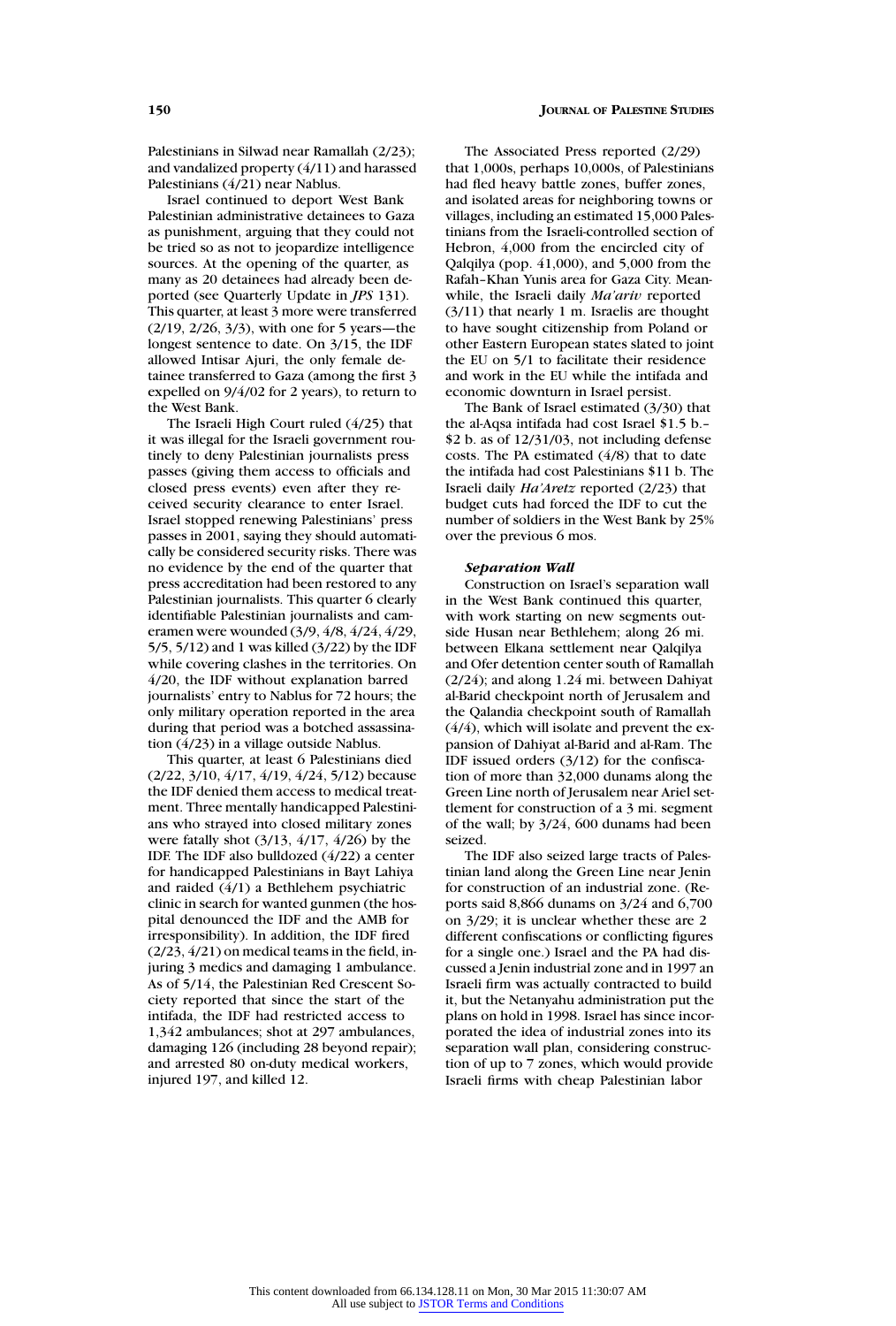without having to allow the workers into Israel. To date, 4 areas (near Hebron, Jenin, northern Jerusalem, and Tulkarm) have been proposed as zones.

On the eve of the ICJ hearings on the legality of the wall (see below), Israel began (2/22) dismantling a 5 mi. stretch of the wall running east of the northern West Bank village of Baqa' al-Sharqiyya (though the wall running west of the city was to remain) and declared that it would not build the 12.5 mi. stretch cutting off Jenin from the Jordan Valley, would not dig deep trenches around Ben-Gurion Airport, and would remove 2,953 feet of wall in the Qalqilya area—all actions that outgoing Atty. Gen. Arbel had told Sharon would be difficult to defend to the ICJ (see Quarterly Update in *JPS* 131). The Israeli High Court also temporarily halted (2/29–3/6) wall work while it considered a petition from the Israeli-Palestinian group, the Popular Comm. Against the Wall, which it ultimately rejected. On 3/10, the IDF said that the government had decided against extending the wall 110 mi. into the Jordan Valley because of the "diplomatic damage" it would cause.

Palestinians held near daily protests along the separation wall this quarter (see Chronology). Protests usually numbered in the 10s and were nonviolent, though youths occasionally threw stones at troops as demonstrations broke up. On many occasions the IDF fired on protesters even when stones were not thrown, sometimes using live ammunition: 4 Palestinians were killed during theses protests (2 on 2/26, 4/16, 4/18) and injuries were frequently reported (e.g., 2/2, 2/24, 3/14, 3/15, 4/7, 4/8, 4/14, 4/16, 4/18). On 4/19 near Biddu, IDF soldiers handcuffed a 12-year-old Palestinian to the roof of a jeep, using him as a human shield to deter protesters from throwing stones at them.

#### **THE PA AND INTRA-PALESTINIAN RELATIONS**

The PA remained largely absent and ineffectual this quarter, though the Palestinian Council (PC) seemed to hold its regular weekly meetings. (A special session scheduled for Gaza on 2/19 was canceled when the IDF banned West Bank members from traveling to the Strip.) Despite Israel's sidelining of the road map in favor of the disengagement plan, the PA continued efforts, albeit limited, to implement reforms required by the road map, especially regarding fiscal transparency (urgent as the PA continued to face bankruptcy) and reasserting security control—in the face of increasing lawlessness in Palestinian population centers (see Quarterly Update in *JPS* 131).

Qurai' chaired (5/11) what was apparently the first meeting of the National Comm. for Reform and Development (comprising PA Executive Authority [EA or cabinet] members, PC members, and reps. from civil society and business groups) since its 7/03 inauguration (see Quarterly Update in *JPS* 129). The group agreed to hold regular monthly meetings.

#### *Political Developments*

On 3/9, Arafat convened a secret meeting of 49 of the 65 Fatah PC members (a majority of the 88-seat PC) and convinced them to remove PC speaker Rafiq Natsheh (Fatah-Hebron) and replace him with PA Agriculture M Rawhi Fatuh (Fatah-Rafah). Ostensibly the move was to send a message to Sharon that he could not separate Gaza and the West Bank, but privately there was speculation that Arafat disapproved of a plan Natsheh had drawn up to strengthen the independence and power of the legislature. On 3/10, the PC duly elected Fatuh as speaker, but in a surprise turn, also elected as dep. speaker the fervently anti-Arafat human rights activist and PC member Hasan Khurayshi (Ind.- Tulkarm) over the pro-Arafat Fatah candidate Muhammad Hourani. Israel allowed Fatuh to travel to Ramallah for the opening of the new PC session on 3/11, convened in the PC's new headquarters building, funded by Japan and inaugurated on 3/1.

The PA announced (5/10) plans to hold municipal elections in stages beginning in Jericho in late 8/04, even if the IDF does not withdraw from population centers during voting. (Presidential and PC elections, however, would have to wait until after an IDF withdrawal.) Current mayors and municipal council members are appointed by the PA, and many are accused of being corrupt. Municipal elections were to be held in 1997 but were postponed indefinitely out of concern that Hamas would dominate (see Quarterly Update in *JPS* 108). The last municipal elections were held in the West Bank in 1976 under Israeli military rule and in Gaza more than 40 years ago. The PA reportedly made the decision after many municipal leaders threatened to resign because of increasing lawlessness in their towns. Ghassan al-Shak'a (Fatah) resigned (2/27) as mayor of Nablus effective 5/1 citing his city's "slide into chaos." His decision came after unidentified Palestinian gunmen attempted to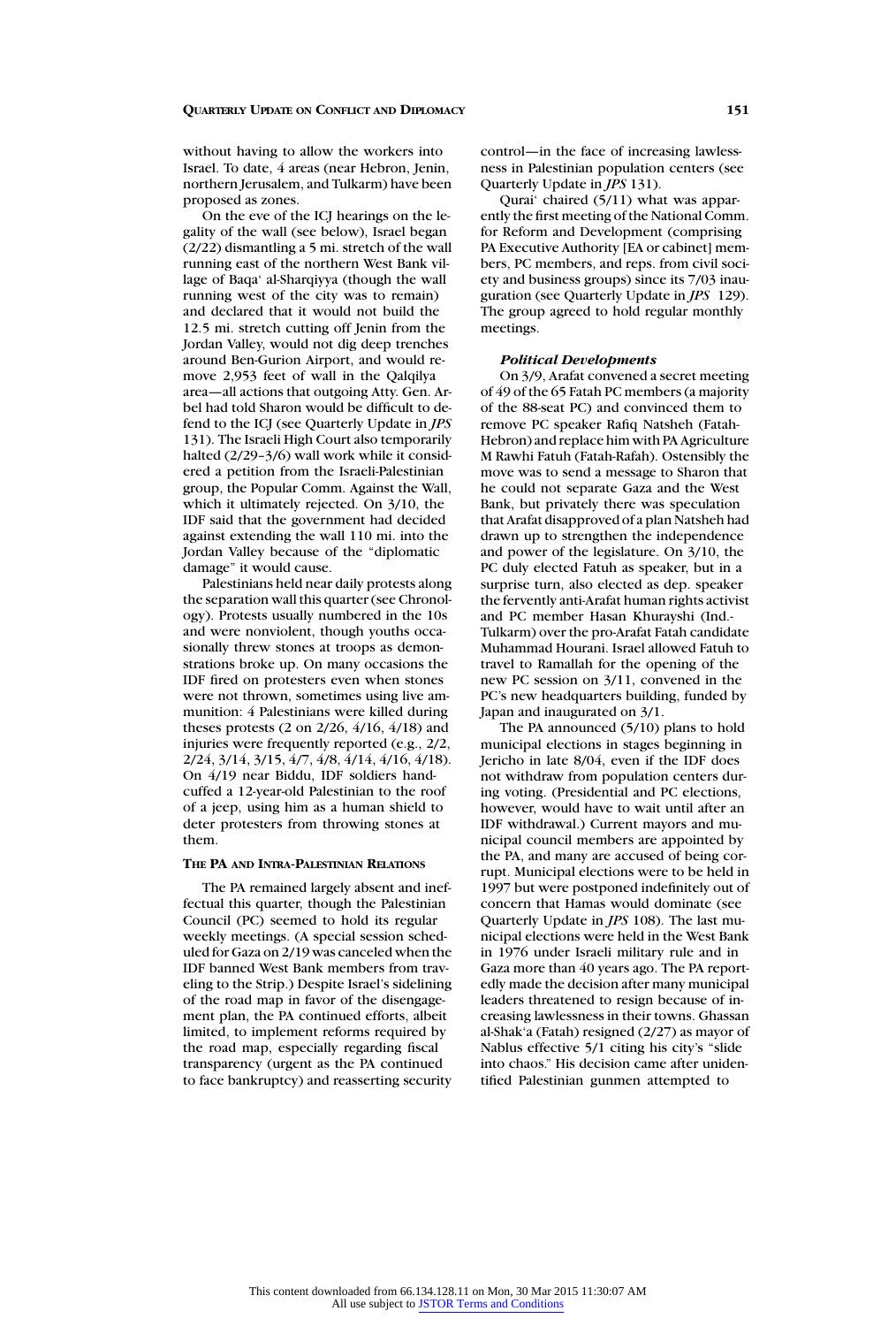**152 JOURNAL OF PALESTINE STUDIES**

assassinate him on 11/25/03, killing his brother (see Quarterly Update in *JPS* 130).

The EA formally approved (3/18) the merger of the ministries of industry, supply, and trade and economy to form the National Economy Min. The ministries were effectively merged with the formation of the new EA in 11/03 but had not previously been approved through the required legal procedures.

### *Security Efforts*

In early 3/04, rumors circulated that British and PA security officials had held secret talks on ways to improve the security situation, streamlining security procedures and restoring the rule of law, especially in Gaza. Britain was said to have drawn up a plan under which Britain would fund the PSF (including setting up a central headquarters, providing communications equipment and vehicles) and send military advisers to Gaza if Qurai' agreed to unify the security services under a central command. The West Bank and Gaza would be segmented into autonomous zones, each with a commander who would take responsibility for the territory evacuated by the IDF, prevent arms smuggling and rocket fire, and arrest wanted militants. The PA reportedly agreed to the British plan on 3/4. Israel was said (3/9) to have rejected it, since Arafat was officially party to it, but the U.S. reportedly (3/17) gave it grudging support, saying Britain could set up 2 "operational control rooms" in Gaza City and Ramallah. The Gaza City office was reportedly functioning by 3/17.

On 3/9, the PA announced a 5-week plan, approved by Arafat and the PA National Security Council, to assert PSF control over Gaza and implement the rule of law. The plan laid out the following schedule for the PSF: week 1: hold a meeting with Gaza PC members, reps. of the National and Islamic Higher Coordinating Comm. of the Intifada (NIHC), trade union officials, and heads of leading families to secure their backing and issue a joint appeal for order; week 2: resume patrols and secure PA ministry offices; week 3: crack down on tax evaders and those who have not paid utility bills; week 4: crack down on criminals; and week 5: ban the carrying of weapons in public. In keeping with the plan, the PSF opened talks with the NIHC on 3/13 and deployed large numbers of officers to patrol Gaza City streets beginning on 3/11, but no further implementation steps were reported.

On 3/17, PSF officers at a newly installed Gaza City checkpoint attempted to halt and search a carload of armed Hamas members, but the Hamas members attacked the checkpoint with grenades and gunfire, killing 1 bystander and wounding 17 (at least 10 of them PSF officers). The PSF also arrested (ca. 5/8) 2 Islamic Jihad members who were allegedly plotting a suicide bombing.

On 5/2, PA Police General Investigation Division head Majid Abu al-Shamaliyya resigned, saying the current structure of the PSF made it impossible for him to draft a plan to unite the security forces, regain control of the streets, and prevent crime. He did not elaborate.

Of note: the PA confirmed (2/24) that Hizballah had helped fund the 1/29 and 2/22 suicide bombings. The next day, the IDF raided the 4 banks in Ramallah to seize "terror" accounts (see above). The PA also reported (3/25) that it had arrested at least 140 Palestinians in Gaza as collaborators since the start of the intifada.

#### *Fiscal Matters*

The State Dept. reiterated (2/22) that the U.S. would continue to withhold financial aid to the Palestinians and to encourage other donors to do the same until the PA implemented economic reforms, cracked down on Palestinian militant groups, and conducted a full investigation of the 10/15/03 Erez roadside bombing that killed 3 American security officers and properly tried those responsible. The PA military court's indictment of 4 Palestinians in connection with the bombing was judged insufficient (see Quarterly Update in *JPS* 131). The U.S. similarly stated (4/1) its readiness to offer the PA a Gaza aid package after an IDF withdrawal, contingent upon resolving the Erez bombing case. Of note: the PA High Court ordered (3/14) the release of the 4 Palestinian suspects, citing lack of evidence, but delayed the release pending a direct order from Arafat, which was not forthcoming. On 4/21, PRC members raided Gaza City's Saraya Prison and freed at least 3 of the suspects.

On 3/2, Arafat agreed to long-standing demands by Qurai' and Finance M Salam al-Fayyad to pay PSF officers by direct deposit to their bank accounts, rather than in cash by their supervisors, which international donors have complained fosters corruption. The direct deposits began on 4/1.

Palestinian Stock Exchange dir. Hasan Yasin reported (3/10) that the PA-owned Palestinian Commercial Services Company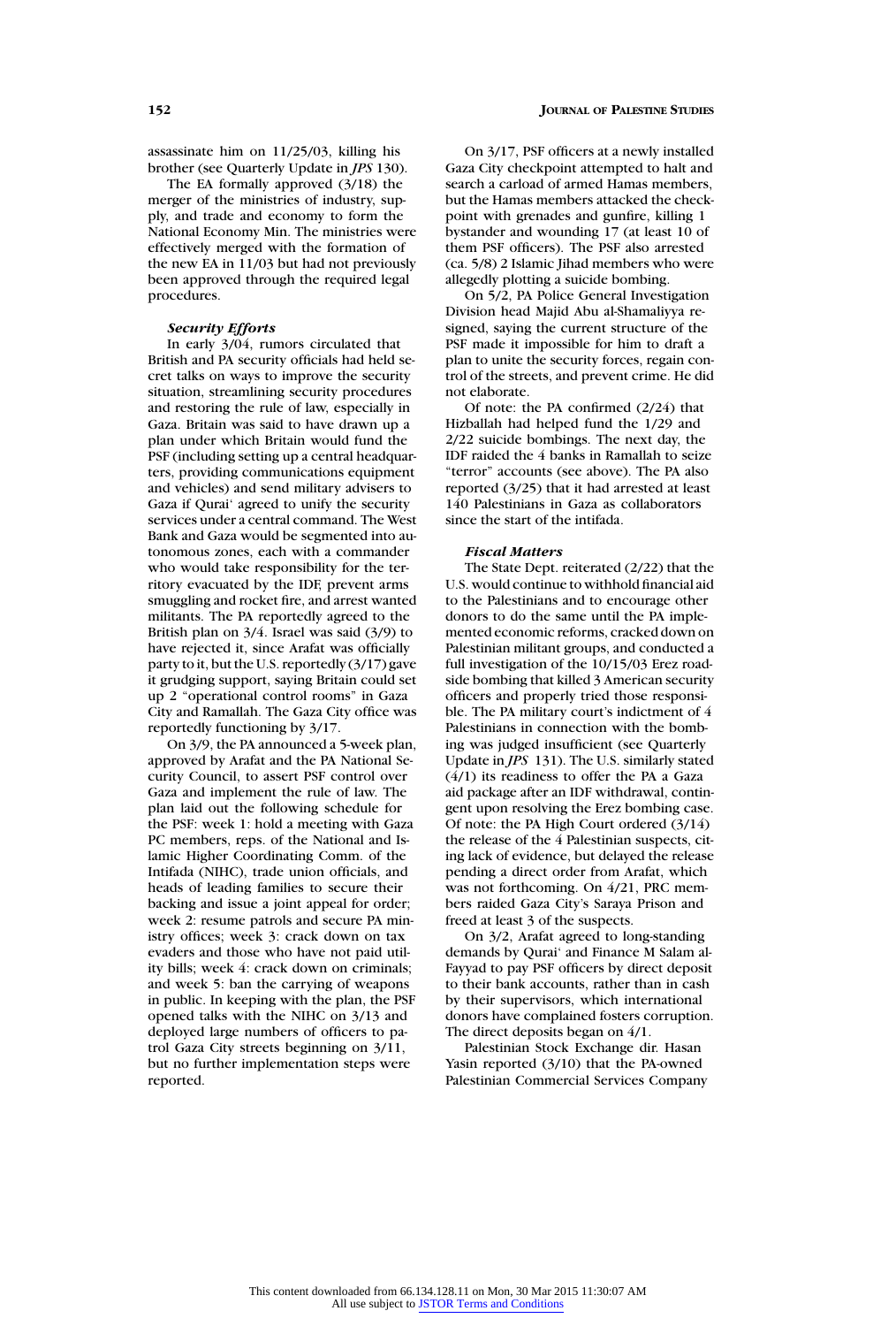had transferred all of its stock holdings to the Palestinian Investment Fund (PIF) as part of Fayyad's plan to unify the PA's investments under the PIF, thus improving transparency.

The PC voted (38-2, with 3 abstentions) to recommend that Arafat fire Palestinian Monetary Authority (PMA) head Amin Haddad after an investigation concluded that he was involved in corruption and mismanagement. There was no word if Arafat followed through.

PA Economic M Mahir al-Masri, Jordan's Trade M Muhammad al-Halayqa, and Islamic Development Bank (IDB) pres. Ahmad Ali inaugurated (3/2) the new Palestinian Trade Center (Pal Trade) in Amman. The IDB has allocated \$21.5 m. to support Pal Trade projects aimed at rehabilitating Palestinian industry, promoting Palestinian exports, and funding trade missions and exhibitions.

Apparently inspired by similar cases in U.S. courts (see below), an Israeli court ruled  $(4/21)$  that the PA must pay \$16 m. compensation to the families of 2 Israelis killed in a suicide bombing in 2002. The PA, which does not recognize the jurisdiction of the Israeli court, did not submit a defense. The Israeli lawyer for the families said he would ask the court to place a lien on the VAT taxes Israel collects on the PA's behalf.

#### *National Unity*

This quarter, Palestinian factions held extensive contacts over how to govern and maintain security in Gaza in case of Israeli withdrawal. As early as 2/19, Fatah, Hamas, and Islamic Jihad started discussing ideas for forming an "emergency government" in Gaza in such circumstances. By 3/11, the Democratic Front for the Liberation of Palestine (DFLP) and the Popular Front for the Liberation of Palestine (PFLP) joined the talks and drafted together with Hamas an "honorary document that would regulate the internal Palestinian relations in Gaza," which they circulated to Fatah and Islamic Jihad for debate. By 3/13, the PA had opened talks with the factions through the NIHC as part of its 5-week security plan (see above). The factions were soon shuttling working papers back and forth sharing concrete ideas for joint security control mechanism.

By the end of 3/04 the following concept was taking shape: Once the IDF withdrew, the PA would be considered dissolved in Gaza, and a joint national leadership body including PLO officials, former PA officials, and reps. of all factions—would be formed to oversee political decision making. The

formal dissolution of the PA (considered illegitimate by Hamas and Islamic Jihad as a product of the "unlawful" Oslo Accord) would provide political cover for the PA and Hamas to work together. The PLO Executive Comm. on 3/28 formally invited Hamas to participate in the leadership of Gaza after Israeli withdrawal, and the Fatah Central Comm. (FCC), with Arafat's blessing, offered a similar invitation on 4/5. Hamas agreed (4/6) in principle but sought clear assurances that the PLO and FCC would view the proposed joint leadership body as having no affiliation to the PA. Talks continued on and off through the end of the quarter.

Also of note: Following the Yasin and Rantisi assassinations and the Bush endorsement of the Sharon plan, the Damascusbased Fatah-Uprising and PFLP–GC approached (mid-4/04) Arafat requesting that they be allowed to rejoin the PLO and reunite Fatah ranks in the interest of national unity. Arafat adviser Mamduh Nofal confirmed (3/21) that Arafat had approved the PFLP–GC's request. (There was no word on Fatah-Uprising.) In late 4/04, Arafat reportedly sent PLO Executive Comm. member Samir Ghawshah to Damascus to brief Syrian pres. Bashar al-Asad on developments.

When word of the Gaza governance plan broke, the U.S. warned (4/6) the PA against integrating a "terrorist organization" into its political structure, saying Hamas must be "ostracized and disempowered." The U.S. reportedly wanted former Gaza PSF head Muhammad Dahlan to take charge of security in the Strip if Israel withdrew to avert a Hamas takeover and sideline Arafat. (Arafat and Dahlan fell out in 2002 when Arafat began to suspect that Dahlan, with the encouragement of Israel and the U.S., was attempting to form his own power base in Gaza. Many recent attacks on Arafat loyalists are rumored to have been carried out by Dahlan supporters; see Quarterly Update in *JPS*131.) Arafat in fact held talks (2/19) with Dahlan regarding containing intra-Palestinian violence in Gaza.

On 3/15, PA security officials stated that there are in Gaza alone around 10 main Fatah military groupings and several smaller familybased Fatah offshoots. In their estimation, the PA has no control over most of the AMB, and a "significant segment" of Fatah militants in Gaza (especially the Abu Raysh Brigades and Saladin al-Ayubi Group) are no longer taking orders from Ramallah but are answering to the Hamas leadership. The officials reported this to be particularly the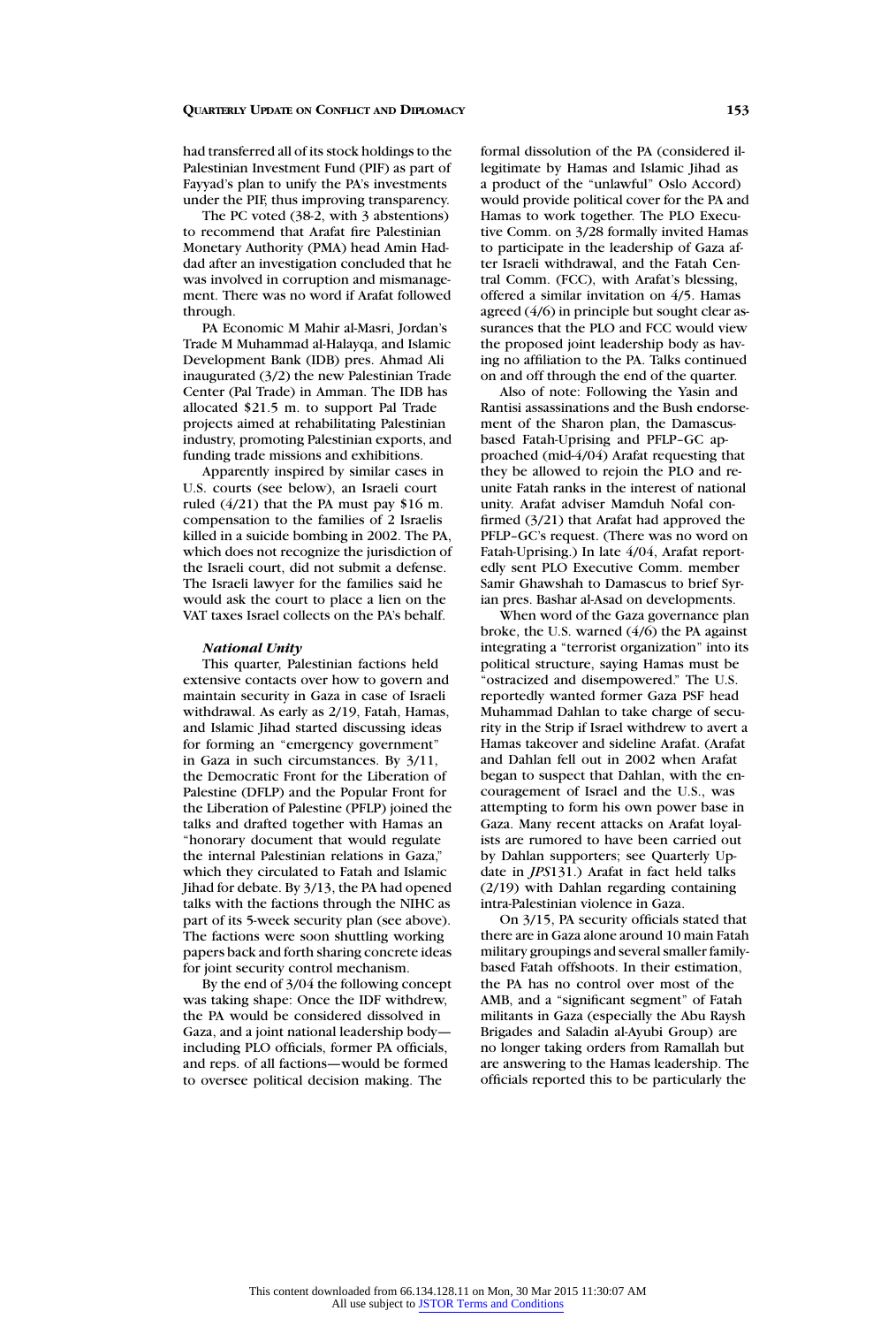case in the Dayr al-Balah area of central Gaza, Abasan and Dahaniyya further south and the Jabaliya r.c. in the north.

The Fatah Revolutionary Council (FRC) met (2/25–27) in Ramallah to discuss convening its 6th general congress to elect a new FCC and possibly to amend the Fatah charter. (Some members wanted to eliminate phrases advocating armed struggle and the elimination of Israel and to add clauses ensuring containment of illegal arms.) The FRC meeting had originally been set for 2/8 but was canceled after the resignation of 356 Fatah members on 2/7 (see Quarterly update in *JPS* 131). Arafat stormed out of the meetings twice during the 3 days, angry over accusations of corruption and autocracy within Fatah and of ineptitude of the PSF but ultimately pledged to hold FCC elections within a year. At the meetings, the FRC issued a report calling for a cease-fire with Israel, rejection of attacks on civilians, resumption of dialogue with the Israelis, restriction of resistance to nonviolent methods only, application of the rule of law, independence of the judiciary and a clear separation of powers in the PA, clear statement of a unified Fatah position, and appointment of a single Fatah spokesman to relay the movement's official position on all issues. Members of the AMB immediately declared (2/27) that they would not adhere to a cease-fire. The FCC nonetheless reiterated (3/26) the appeal after the Yasin assassination.

Soon after the FRC meeting, officers under the authority of PA military intelligence chief Musa Arafat raided (ca. 3/5) the Gaza home of senior Arafat aide Nasr Yusuf, confiscating his jeep and his guards' weapons. At the FRC meeting, Yusuf had criticized Arafat's divide-and-rule policy with regard to the PSF and called for unification of the security branches, prompting one of Arafat's walkouts.

Other Gaza incidents thought to be related to Fatah power struggles included the following: Unidentified gunmen opened fire (2/19) on the Khan Yunis office of close Arafat ally and PC member Ibrahim Abu Naja (Fatah), causing significant damage but no injuries. Unidentified gunmen assassinated (3/1) Arafat's close adviser Khalil Zabin (also editor of a staunchly pro-Arafat newspaper that had been critical of other factions), shooting him 12 times as he left his Gaza City office. An explosion for which no group took responsibility damaged (4/28) the home of PSF Gaza cmdr. Ghazi al-Jabali. On 5/8, 15 armed masked men raided and vandalized

PC offices in Gaza City and then destroyed the Fatah headquarters in Bureij r.c., making no demands in either case. In Jenin on 2/18, unidentified gunmen opened fire on PA Health M Jawad al-Tibi and Palestinian Economic Council for Development and Reconstruction (PECDAR) head Muhammad Ishtiyya during a visit to inaugurate a new hospital; neither was injured.

Other incidents reflecting the lawlessness in Gaza included a raid (2/28) on the PA Land Authority offices in Gaza City by 20 Palestinian gunmen who demanded that property be transferred to their names and a raid (2/28) of the Palestinian Broadcasting Company offices in Khan Yunis by 40 AMB members who demanded jobs in the PA in what they said was a protest against economic conditions. In addition, unidentified gunmen raided (4/27) a Hamas hideout in Gaza in an attempt to steal explosives, sparking an exchange of fire that left 2 attackers dead.

Some 80 Palestinian journalists protested (3/16) outside the PC headquarters in Gaza City, calling on the PA to ensure law and order and protect the safety of journalists. Last quarter, the group had threatened to halt coverage of the PA security services and various PA ministries, but postponed their strike pending a PA investigation into recent attacks on journalists by Palestinian militants (see Quarterly Update in *JPS* 131). Following another incident on 4/22 in which unidentified assailants ambushed and beat AFP photographer Jamal Aruri outside his Ramallah home, Palestinian journalists refused (5/3) to cover an EA session.

Following the Yasin assassination, 71 prominent Palestinians issued (3/25) a public call for a renunciation of violence and adherence to strictly nonviolent forms of protest. The AMB and Hamas's Izzeddin al-Qassam Brigades immediately denounced the appeal, as did many Palestinians (especially in Jenin, Nablus, and Ramallah) who demonstrated against the assassination after Friday prayers on 3/26. On 3/30, a group of 81 prominent Palestinians (mostly veteran leftists and some Fatah members) issued a similar call, though warning that Palestinian violence would not cease until Israel halts attacks on and oppression of the Palestinians.

#### **PALESTINIAN OPINION**

*The following data are excerpted from a poll conducted by the Palestinian Center for Policy and Survey*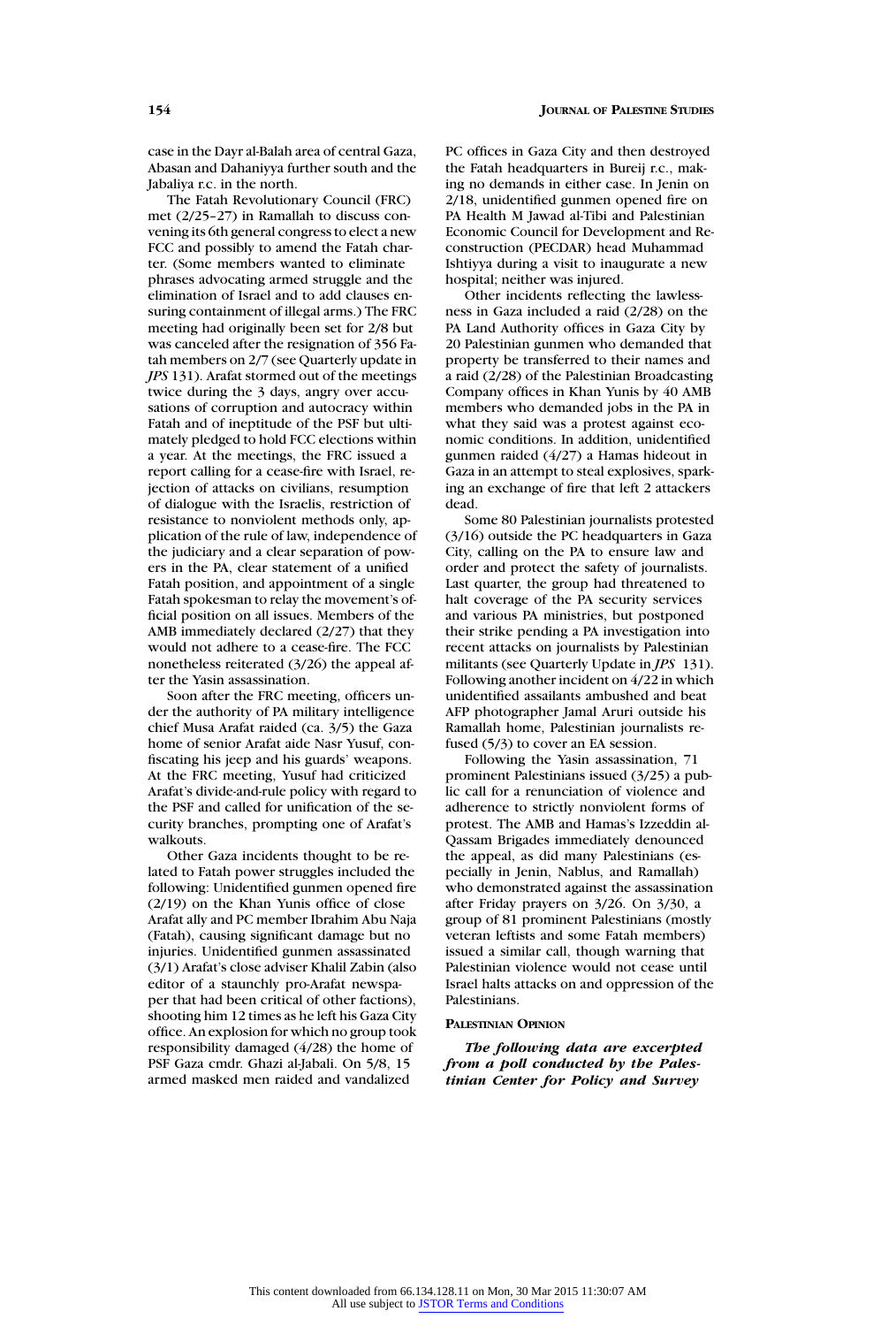*Research (PCPSR) between 14 and 17 March 2004. Results are based on a survey of 1,320 men and women from the West Bank and Gaza. The poll, 11th in a series, was taken from PCPSR's Web site at www.pcpsr.org.*

**1. Regarding the prevailing internal anarchy, some say the reason for it is a failure on the part of the security services and political leadership to carry out their responsibility to maintain law and order while others say the Israeli occupation is to blame for it. In your opinion who is more responsible for the internal anarchy?**

| a. Security services<br>and leadership | 22.1% | 28.7% 24.5%       |
|----------------------------------------|-------|-------------------|
| b. Israeli                             |       | 65.8% 57.6% 62.7% |
| occupation                             |       |                   |
| c. Others, specify                     | 11.0% | 12.7% 11.7%       |
| d. No opinion                          | 1.1%  | 1.0% 1.1%         |

**2. Do you see Sharon's plan to evacuate the Israeli settlements in Gaza as a victory for the Palestinian armed resistance against Israel or don't you see it as a victory?**

|                                | West Bank Gaza |      | Total       |
|--------------------------------|----------------|------|-------------|
| a. Definitely a<br>victory     | 32.2%          |      | 46.8% 37.6% |
| b. A victory                   | 30.0%          |      | 25.3% 28.2% |
| c. Not a victory               | 26.5%          |      | 19.2% 23.7% |
| d. Definitely not<br>a victory | 8.5%           | 8.1% | 8.3%        |
| e. No opinion                  | 2.9%           | 0.6% | 2.0%        |

**3. Does your family have one or more of its members who have moved to live in a new area (for the purpose of work, study, treatment, etc.) because of the difficulties or hardships encountered at checkpoints and because of the inability to cross checkpoints on a daily basis?**

|               | West Bank Gaza Total |         |             |
|---------------|----------------------|---------|-------------|
| a. Yes        | 40.6%                |         | 22.7% 33.9% |
| b. No         | 58.7%                |         | 76.5% 65.4% |
| c. Don't know | $0.7\%$              | $0.8\%$ | $0.8\%$     |

**4. After reaching a peace agreement between the Palestinian people and Israel and the establishment of a Palestinian state that is recognized by Israel, how soon do you think reconciliation between the two peoples will be achieved?**

West Bank Gaza Total

| a. Reconciliation is<br>not possible ever | 38.8% | 45.9% 41.5%  |
|-------------------------------------------|-------|--------------|
| b. Only in many<br>generations            | 18.7% | 17.2% 18.1%  |
| to come<br>c. Only in the                 | 9.6%  | $6.5\%$ 8.4% |
| next generation                           |       |              |
| d. Only in the                            | 7.3%  | 6.3% 6.9%    |
| next decade<br>e. Only in the next        | 16.9% | 14.9% 16.2%  |
| few years                                 |       |              |
| f. Don't know                             | 8.6%  | 9.3%<br>8.9% |

# **JORDAN-ISRAEL**

Jordan's difficult task of balancing demands imposed by its relations with Israel and the U.S. on the one hand with other regional and domestic concerns on the other was highlighted this quarter when Sharon announced (3/9) that he and Abdallah would meet soon, forcing Abdallah into a public denial soon revealed to be false: on 3/18, the Jordanian king made a "secret" visit (leaked the very next day) to Israel to discuss Sharon's disengagement plan with Sharon himself; no details of the meeting were released. King Abdallah also complained (3/28) that Israel's assassination of Yasin on 3/22, just days after his secret visit, "embarrassed us very much," leading him to believe that the Israelis "simply don't want peace." In a similar vein, Abdallah's postponement of his 4/21 meeting with Bush to protest the latter's embrace of the Sharon disengagement was soon followed by his need to drop the demands he had made for rescheduling the visit, which took place on 5/5.

One of Jordan's main concerns explicitly expressed in its 2/24 testimony to the ICJ on Israel's separation wall—was that escalating violence in the occupied territories and Iraq would encourage an influx of Palestinian refugees. With regard to refugees from Iraq, the UN Commission on Human Rights (UNCHR) announced (3/4) plans to close, at Jordan's request, the al-Ruwayshid r.c. on the Iraq border at the end of 4/04 but noted that 467 Palestinian refugees there refused to return to Iraq, mostly for safety concerns. Jordan had previously allowed 386 Palestinians with Jordanian spouses to enter the kingdom but refused to accept more. When the UNCHR failed by 5/14 to reach an agreement with several Arab states regarding the last 300 Ruwayshid refugees,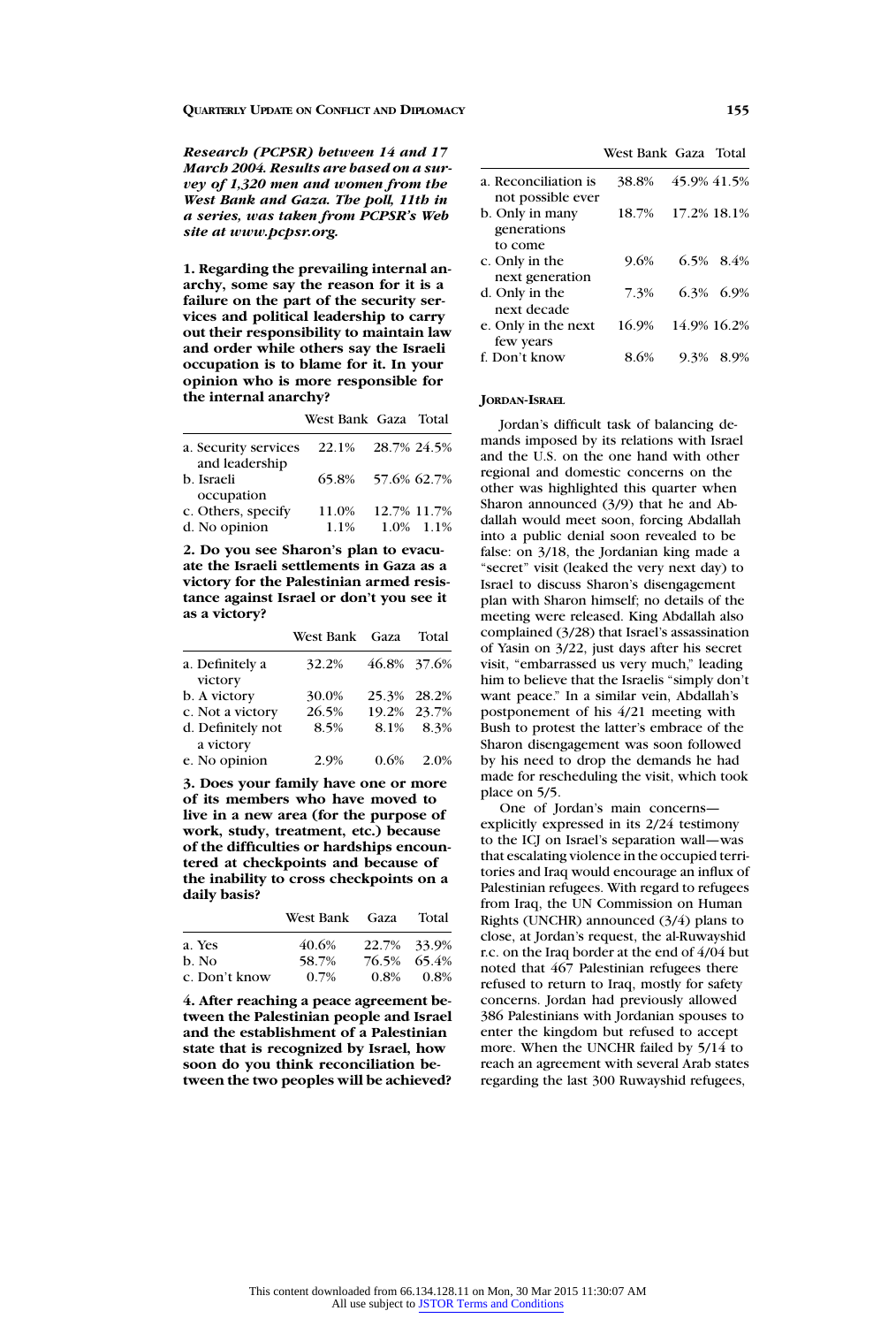Jordan threatened to tear down the camp itself and transfer the 300 to the no-man'sland between Jordan and Iraq if the matter were not resolved in the next few weeks. The UNCHR was also trying to find a solution for 47 Palestinians among a group of 1,076 Iranian Kurds trapped in al-Tash r.c. (established in 1982 during the Iran-Iraq war) located in a no-man's-land inside Iraq, 93 mi. northwest of Baghdad.

On the domestic security front, Jordan kept a tight rein on Palestinian demonstrations following the Yasin and Rantisi assassinations. After the first, Jordan security forces on 4/2 entered Wihdat r.c. and used force to break up a peaceful demonstration of some 5,000 refugees protesting the Yasin killing, sparking a riot. After the second, government authorities turned down (4/22) a request by the Islamic Action Front to hold a rally to commemorate Rantisi after Friday prayers on 4/23.

In early 4/04, Jordanian authorities raided the hideout of a suspected international terrorist cell, detaining no members but confiscating "sufficient quantities of raw chemicals for a large-scale chemical attack . . . probably obtained locally or from a neighboring country." (Of note: On 4/13, 85 canisters containing 6 tons of methyl bromide gas, used in pesticides, were stolen from an Israeli factory in the Negev.) Jordan continued efforts to track down the cell, and on 4/20, security forces engaged 9 suspects in a shoot-out in Amman, killing 4 and detaining 4, while 1 escaped. Jordan alleged that the 9 had plotted to detonate a chemical bomb at a building housing the PM's office and the Jordanian secret service and planned a separate attack on the U.S. embassy. Al-Qa'ida claimed (ca. 4/29) the men were members and acknowledged plotting to bomb the secret service, but categorically denied any plans to use a chemical device. Jordan aired videotaped confessions of the 4 detained men on 4/22. Jordan also captured a bomb-laden truck in Amman on 4/1.

A Jordanian military court convicted (4/6) and sentenced to death 8 Islamists for the 10/02 murder of USAID Jordan office head Lawrence Foley. Six of the 8, including reputed Palestinian-Jordanian "terror chief" and alleged link between al-Qa'ida and Iraq, remain at large. The 2 in custody are a Jordanian (the get-away driver) and a Libyan (the gunman). Two other Jordanians were sentenced to 5 years hard labor for their role in the killing; a third was released for lack of evidence. Another Jordanian court convicted

(5/10) 3 Islamists (including at least 1 Jordanian) arrested in 5/03 for plotting to kill American and Israeli tourists. In addition, a Jordanian detained on 5/9/99 and identified only as A.M.A. was sentenced (5/3) to life in prison for spying on behalf of Israel.

Jordan stated (3/15) its intention to file legal proceedings against Israel for confiscating Jordanian funds from the branches of the Arab Bank and the Cairo Amman Bank in the IDF's Ramallah bank raids on 2/25. Jordan argues that the confiscations were explicit violations of international law, international agreements, and the 1994 Jordan-Israel peace treaty.

On the other hand, Jordan and Israel announced (2/24) plans to build an environmental center on a 150-acre "free education zone" straddling the border near the Dead Sea, on land donated by both countries. The center will be run by Cornell and Stanford Universities, and funded by Bridging the Rift, a group headed by Mati Kochavi, CEO of Sentry Technology Group (STG). STG specializes in security and defense research and technology and is led mostly by former senior Israeli military and intelligence officers. Israel also released (5/15) 2 Jordanian prisoners.

## **SYRIA-ISRAEL**

The main issue this quarter was whether the Bush administration would place sanctions on Syria by 6/12 as demanded under the Syria Accountability Act signed by Bush on 12/12/03 (see Quarterly Update in *JPS* 131). After months of footdragging, U.S. administration officials were reportedly nearing completion of a sanctions package that they hoped would appease Congress but not cause Syria to halt intelligence cooperation relevant to the war on terror but put the sanctions on hold while Syria had to deal with serious riots that broke out in Qamishli, a town in the Kurdish region of northern Syria, on 3/12.

The Qamishli riots were sparked by scuffles between fans of rival Syrian soccer teams, one Kurdish and one Arab, fanning long-existing ethnic tensions. Violence spread (3/14) to neighboring villages and continued at least until 3/16, leaving up to 49 people dead, more than 100 injured, 100s (mostly Kurds) under arrest, and many shops and government offices vandalized. Though clearly the product of long-standing social and political grievances, Kurdish activists stated that they were at least partly inspired by talk of Kurdish autonomy in Iraq.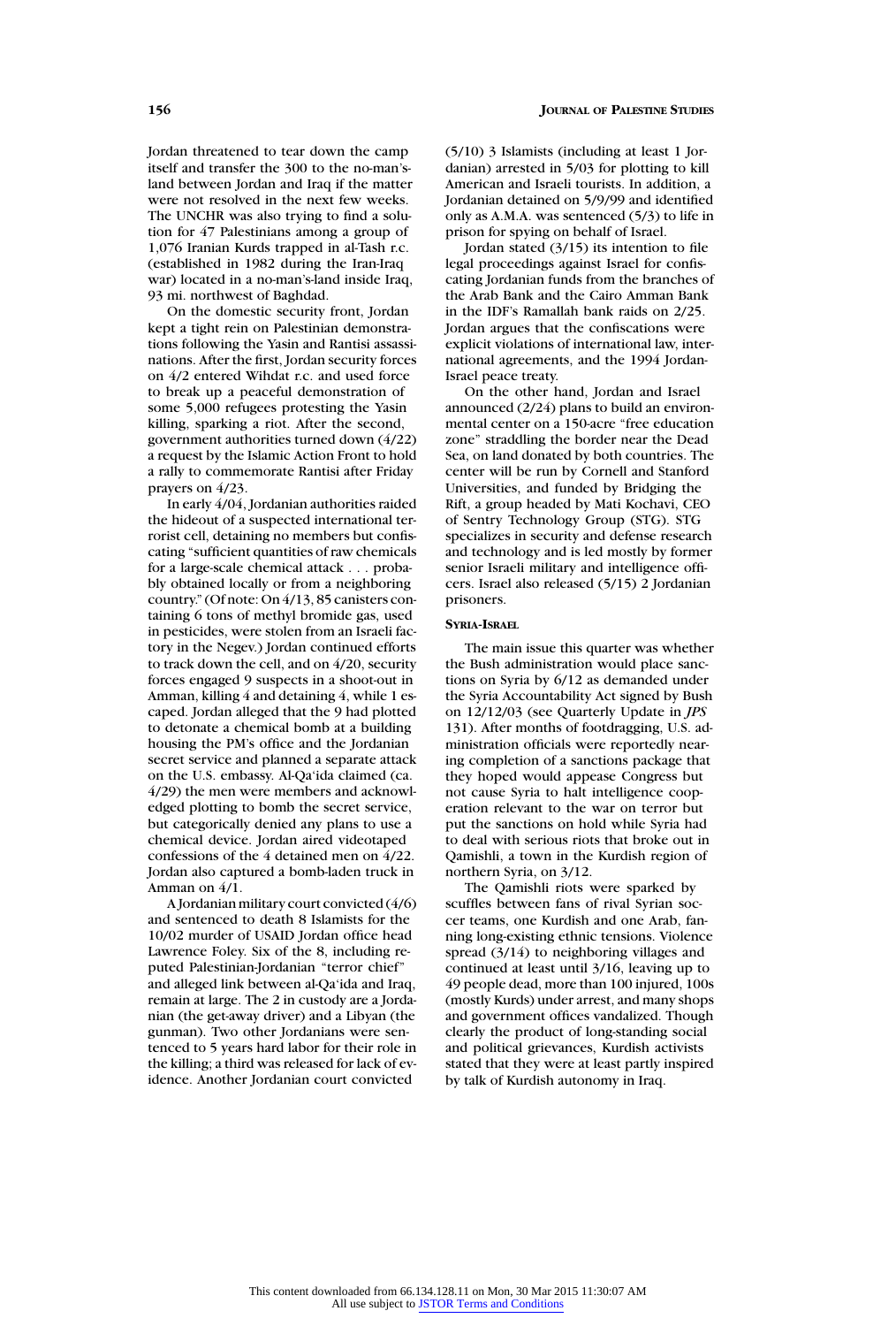Even before the Qamishli riots, the White House had not seemed eager to implement sanctions. Syrian pres. Bashar al-Asad indicated in an interview (3/5) that Washington had sent mixed messages when Damascus showed interest in addressing U.S. concerns laid out in the Accountability Act. As an example, he said that the U.S. had not responded to Damascus's formal request for modern security and military technology to improve monitoring of the border with Iraq. Syrian FM Faruq al-Shara' also said (3/5) that the U.S. had canceled at the last minute the planned visit to Damascus of a U.S. military and security delegation to discuss Syria's proposal to create a standing joint security comm. in light of the high level of security cooperation reached. (Shara' said Syria was told that Dep. Defense Secy. Paul Wolfowitz called off the meeting.)

When the situation in Iraq deteriorated in early 4/04, Powell reportedly sent (ca. 4/15) a message to Asad seeking more Syrian cooperation. Anonymous Syrian sources claimed that Powell did not mention the Syria Accountability Act or repeat any of the standard U.S. demands of Syria, which Syrians viewed as a positive sign. Asked to confirm the report, the State Dept. said (4/30) only that a message had been sent and that its own recommendations regarding sanctions would be forwarded to the White House shortly.

Meanwhile, with no action from the administration, the cosponsors of the Syria Accountability Act, Reps. Eliot Engle (D-NY) and Ileana Ros-Lehtinen (R-FL), held a high-profile press conference (4/28) to announce the drafting of new legislation—the Syria and Lebanon Liberation Act—urging regime change in Syria and Lebanon by calling for active support for prodemocracy opposition forces in those countries. The representatives' initiative, which they themselves acknowledged was aimed at pressuring Bush to implement sanctions under the original act, bore fruit. On 5/11, Bush issued a declaration of "national emergency" to address the "unusual and extraordinary threat" posed by Damascus. Bush also noted that while required by the act to pick at least 2 of a list of sanctions, he picked 3: barring exports to Syria, barring direct flights between Syria and the U.S., and ordering the Treasury Dept. to freeze Syrian accounts in the U.S. (none of which would have significant effect given the minimal dealings between the two countries in these areas). The president did announce, however, that additional

sanctions could be imposed if Syria does not "adopt a more constructive approach to relations with its neighbors." Asad said (5/13) that he had no reaction to the sanctions and no plans to expel Palestinian groups, one of the act's main demands of Syria (see Doc. D1 in *JPS* 131 and Letter from Damascus in this issue).

Also of note: The U.S.-based Syrian Reform Party announced (3/30) that it would begin broadcasting Free Syria Radio from Cyprus on 3/31. The station aims to underscore the "benefits of democracy and free expression," "prove the honest intentions of U.S. policy in the Middle East, and stress the importance of dispensing with the culture of violence." The party insisted (3/30) that the station was funded by Syrian businessmen, not the U.S. government, but the State Dept. refused to confirm or deny the party's claim.

Damascus was the scene of an unusual security incident on  $4/27$ , when 4 assailants detonated a bomb under a car, tossed some 12 grenades, and exchanged gunfire with Syrian security forces outside a building formerly used by the UN Disengagement Observer Force in the diplomatic quarter of Damascus, leaving 2 attackers, 1 policeman, and 1 bystander dead and the other 2 attackers under arrest. Though Syria initially implicated al-Qa'ida, the alleged ringleader, Ahmad Shalas Hassan, hospitalized in police custody, said (5/15) that they were unaffiliated with any political group and sought simply to harm foreign interests in Damascus as a protest against U.S. and Israeli aggression against Muslims.

The *Tehran Times* reported (5/3) that 5 Yemeni Jews had recently been sent to Damascus by the Mossad to assassinate Hamas leaders Khalid Mishal and Musa Abu Marzuq. The 5 reportedly attended a memorial service for Rantisi in Damascus's Yarmuk r.c. and attempted to get close to the Hamas leaders, but were captured by Mishal's bodyguards and turned over to the Syrian authorities who at quarter's end were still holding them. Neither Israel nor Syria commented. Israel previously attempted to assassinate Mishal in Amman in 1997.

#### **LEBANON-ISRAEL**

Up until the Yasin assassination on 3/22, the Israeli-Lebanese front was quiet, except for routine overflights of Lebanese territory by Israeli surveillance aircraft. Immediately afterward, however, Hizballah shelled (3/22) an IDF post in the Shaba' Farms area,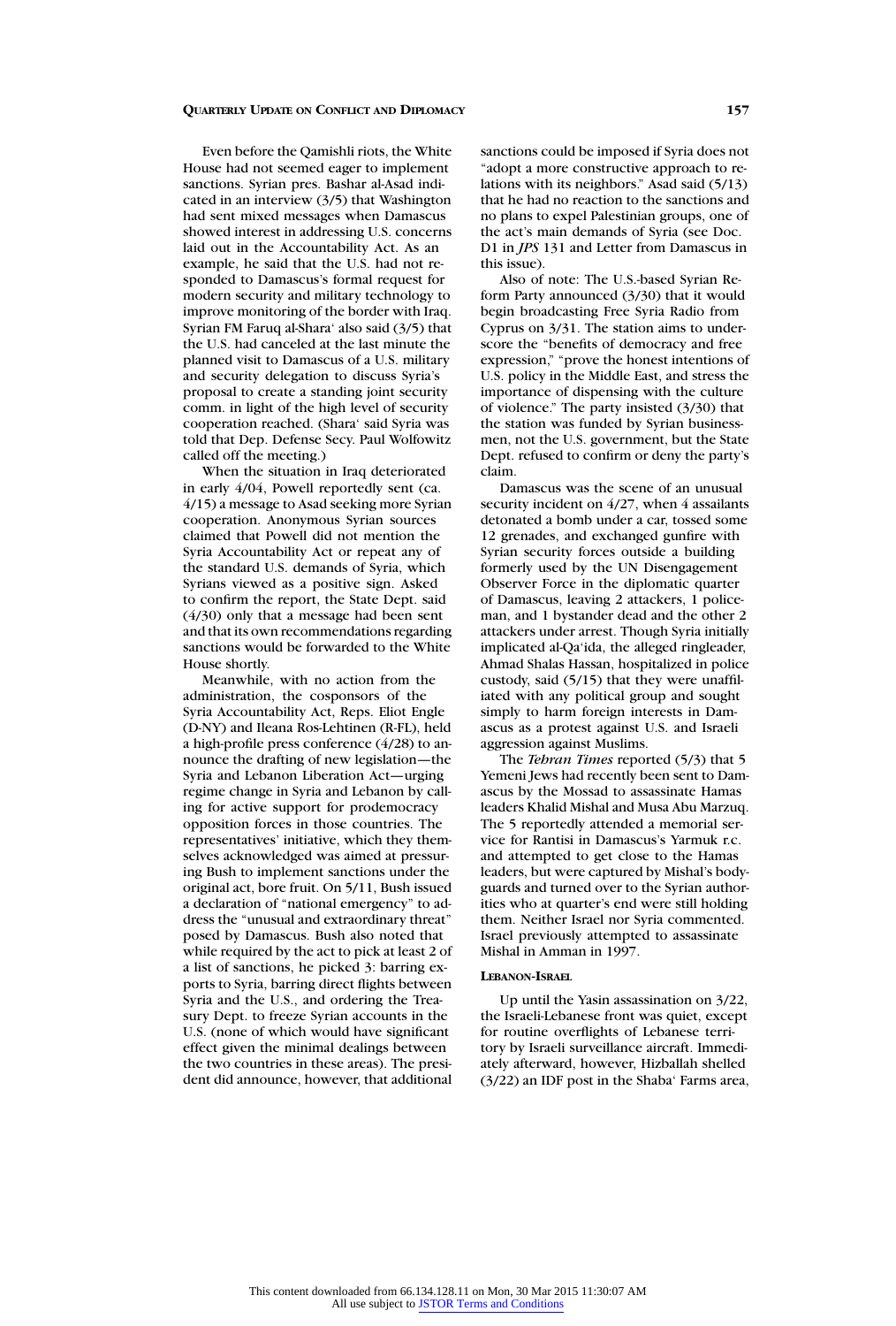claiming revenge for the assassination, and the IDF launched (3/22) air strikes against Hizballah targets in s. Lebanon. No injuries were reported on either side. On 3/23, IDF helicopters fired on a group of PFLP–GC members preparing to fire Katyusha rockets into northern Israel, killing 2 and wounding 1. Hizballah responded with antiaircraft fire, causing no damage or injuries. Israel warned (3/23) that if Hizballah continued to attack Israeli positions, "we will change the rules of the game," possibly striking deep inside Lebanon or Syria. Days later, unidentified assailants fired (3/27) 3 rockets from southern Lebanon toward Israel, causing no damage. The IDF conducted intensive overflights of the area and reinforced troops on the border, prompting Lebanon to reinforce its own presence in the border area.

The border remained quiet until 5/5, when Hizballah antiaircraft shells (regularly fired, as a symbolic show of force, in response to routine IDF violation of Lebanese airspace but incapable of hitting high-flying planes) landed in Israeli territory. Though there was no damage or injuries, several days of tit-for-tat shelling and cross-border shooting ensued, again without damage or injuries. But on the morning of 5/7, Hizballah, claiming that IDF soldiers tried to cross into Lebanese territory, shelled 4 IDF positions in Shaba' Farms, killing an IDF soldier and wounding 5. The IDF responded with large-scale air strikes on s. Lebanese border villages, though without damage other than killing a herd of goats and shattering windows.

This quarter Israel and Hizballah under the auspices of German mediators were to complete the second phase of the prisoner swap begun last quarter (see Quarterly Update in *JPS* 131). The second phase, which was to be completed by 4/26, was to involve the release of Lebanese prisoner Samir Kantar (considered by Israel to have "blood on his hands" for his participation in a 1979 Palestinian Liberation Front raid into Israel) in exchange for information on missing Israeli pilot Ron Arad (downed over Lebanon in 1986). An Israeli comm. was also to investigate the whereabouts of 4 Iranians (including 2 diplomats) kidnapped in Lebanon in 1982 in an area controlled by Israel's Lebanese allies the Phalange. The 4/26 date passed without resolution, though Israel said (4/26) without elaborating that significant progress had been made. On 5/13, the Lebanese media reported that Hizballah had turned over to Israel via German mediators bones thought to belong to Arad. Israel denied the report; Germany and Hizballah did not comment.

# **REGIONAL AFFAIRS**

#### **RELATIONS WITH ISRAEL**

Normalizing steps between Israel and Arab states continued despite some symbolic protest gestures following the Yasin assassination on 3/22. Egypt, for example, canceled the planned visit (3/24) of a small parliamentary delegation to Israel to mark the 25th anniversary of the Camp David Accords. (No commemoration had been planned in Egypt itself, and in Israel, Sharon ended up addressing a nearly empty Knesset when most MKs boycotted the official celebration on the grounds that Egypt had never really made peace.) But on a more practical level, talks begun quietly in 1/04 went forward between an Egyptian delegation that arrived on 3/18 on creating a Qualified Industrial Zone (QIZ) in Egypt. Products made in the zone would be produced by joint Israeli-Egyptian ventures and exported duty free to the U.S. under an American program originally aimed at normalizing relations between Israel and Jordan; the program was later extended to Turkey. The only point left to negotiate was the minimum amount of Israeli inputs that would be required for QIZ products to qualify for duty-free status, with Israel proposing 17.5% and Egypt proposing 8%. The sides hoped to finalize the agreement in time for a signing on the sidelines of the World Economic Forum in Amman on 5/15, but did not.

In an address to a delegation of U.S. Jewish leaders visiting Rabat, Moroccan FM Tayib Fassi Fihri stated (2/16) that it would be "impossible" for Palestinian refugees to return to Israel, that Arab countries must be "realistic in their demands," that Israel has a right to live in secure borders, that Morocco closed its trade office in Israel in 2001 "because of decisions, good or bad, taken by the Arab League," and that it hopes to reestablish ties with Israel soon. On 5/1, Casablanca mayor Muhammad Sagid accepted an official Israeli invitation to tour Israel for a week in 6/04 and take part in celebrations marking the UN's 7/03 declaration of a Tel Aviv neighborhood as a world historic site.

In press interviews on 3/2 and 3/4, Libyan leader Col. Mu'ammar Qaddafi, explaining why he decided now to open up Libya to international arms inspection, cited not only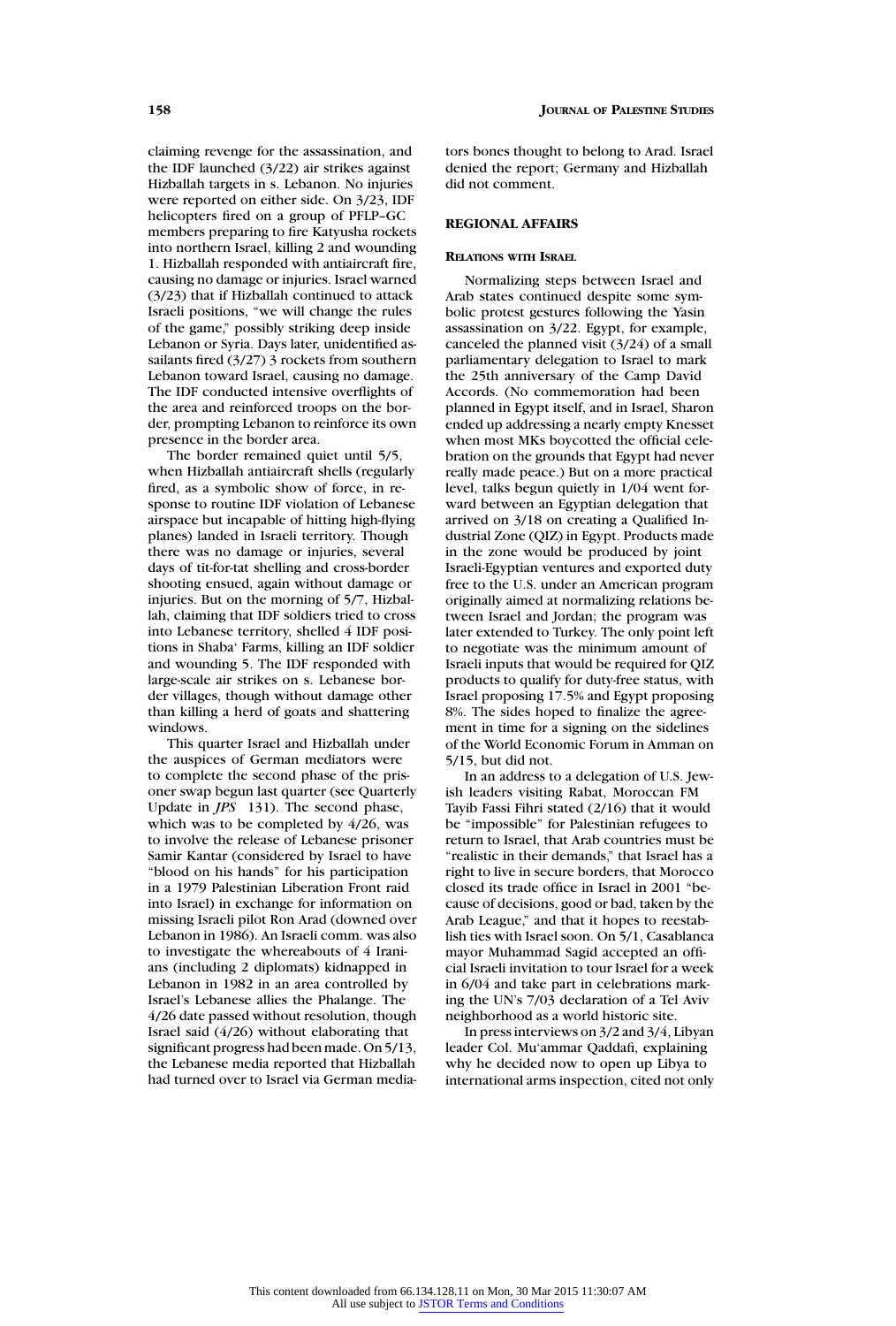the economic cost of developing a nuclear program but also that Libya had no need for weapons of mass destruction (WMDs) since "it has been left to the Palestinians to deal with the Palestinian conflict." On 4/30, Israel accepted an invitation from Libya to compete in a world chess championship to be held in Tripoli in 5/04.

Israel temporarily closed (3/24) its diplomatic mission in Mauritania (full diplomatic relations were established on 10/28/99) and its trade representation in Qatar due to terror threats related to the Yasin assassination. There was no word if they had reopened by the end of the quarter.

## **INTER-ARAB HIGHLIGHTS**

Inter-Arab efforts continued to be feeble to the point of embarrassment this quarter. The prime example was the last-minute cancellation (3/27) of the annual Arab League heads of state summit set for 3/28–29 in Tunis, a decision taken by Tunisian pres. Zein Abidine Ben Ali without consulting other member states or reportedly even senior members of his own government. All the FMs (including the Tunisian FM), who were wrapping up preparatory meetings on the summit agenda when the news broke, and the heads of state who had already arrived expressed "astonishment and regret" at the decision. Egypt and Jordan immediately offered to convene the summit in their capitals within days, but Ben Ali said (3/27) that the venue was not the issue, refusing to explain his decision further. Some participants speculated that Ben Ali may have been reacting to the fact that at least 7 countries (including Bahrain, Egypt, Oman, Saudi Arabia, and the UAE) had recently downgraded their representation to the summit, while others (and most of the press) claimed that his primary reason was the FMs' inability to agree on a statement regarding democracy and reform plans to counter the U.S.-draft Greater Middle East Initiative (GMEI; see below). Many FMs, however, said they had cleared up most points of dispute and that a joint text was possible. Ben Ali's critics noted that since he met with Bush in Washington in 2/04, he had privately been skeptical about Arab willingness to engage in a serious discussion of human rights and democracy along the lines of the GMEI.

The PA noted (3/27) that FMs had already finalized 6 resolutions on Palestine to be adopted with the summit's closing statement: a call for a mutual, simultaneous Israeli-Palestinian cease-fire; a call for

halting construction on the separation wall and demolishing what was already built; a call for halting settlement construction; a recommendation for creating an international monitoring and peacekeeping force to protect Palestinians and ensure implementation of agreements; an appeal to lift the siege on Arafat; and a pledge to transfer \$650 m. to the PA over the next year. Arab League FMs held (3/31) a special session in Cairo to approve the immediate disbursal of \$100,000 in emergency medical aid to the PA.

In the days following the cancellation, the Tunisian government launched a media offensive, claiming (e.g., 3/28, 3/30) that Ben Ali had canceled the summit to "shake up" the Arab states, which were "mired in stale slogans and repetitive phrases ignored by the outside world" and had to be forced to act rather than merely issue bland statements without follow-up; it was added that the summit could be rescheduled if the Arabs agreed to support Tunisia's more radical proposals for democratization, reform, advancement of human rights, and support for a peaceful settlement of the Arab-Israeli conflict. (Of note, the day Ben Ali canceled the summit, Tunisian security services barred human rights activists from holding a nonviolent protest to demand greater press freedom.) By the end of the quarter the Arab League had agreed (4/21) to go forward with the summit in Tunis 5/22–23.

Highlighting another instance of failed intra-Arab action, PA FM Shaath criticized (2/20) the Arab states for their wan efforts to support the Palestinians at the upcoming ICJ hearings, noting that only 9 of 24 Arab countries (Egypt, Jordan, Kuwait, Morocco, the PA, Saudi Arabia, Sudan, Syria, Yemen) had sent a written statement opposing the wall to the court, and only 5 (Algeria, Jordan, the PA, Saudi Arabia, Sudan) planned to give testimony.

## **INTERNATIONAL**

## **UNITED STATES**

This quarter witnessed a sharp increase in overt linkages across the Middle East between the Palestinian and Iraqi conflicts, especially after the Yasin and Rantisi assassinations (3/22 and 4/17) and the U.S.'s massive military offensive in Fallujah (4/5– 30) to capture the militants responsible for the brutal murder of 4 American security contractors on 3/31, which resulted in the deaths of 100s of Iraqi civilians. Iraqis,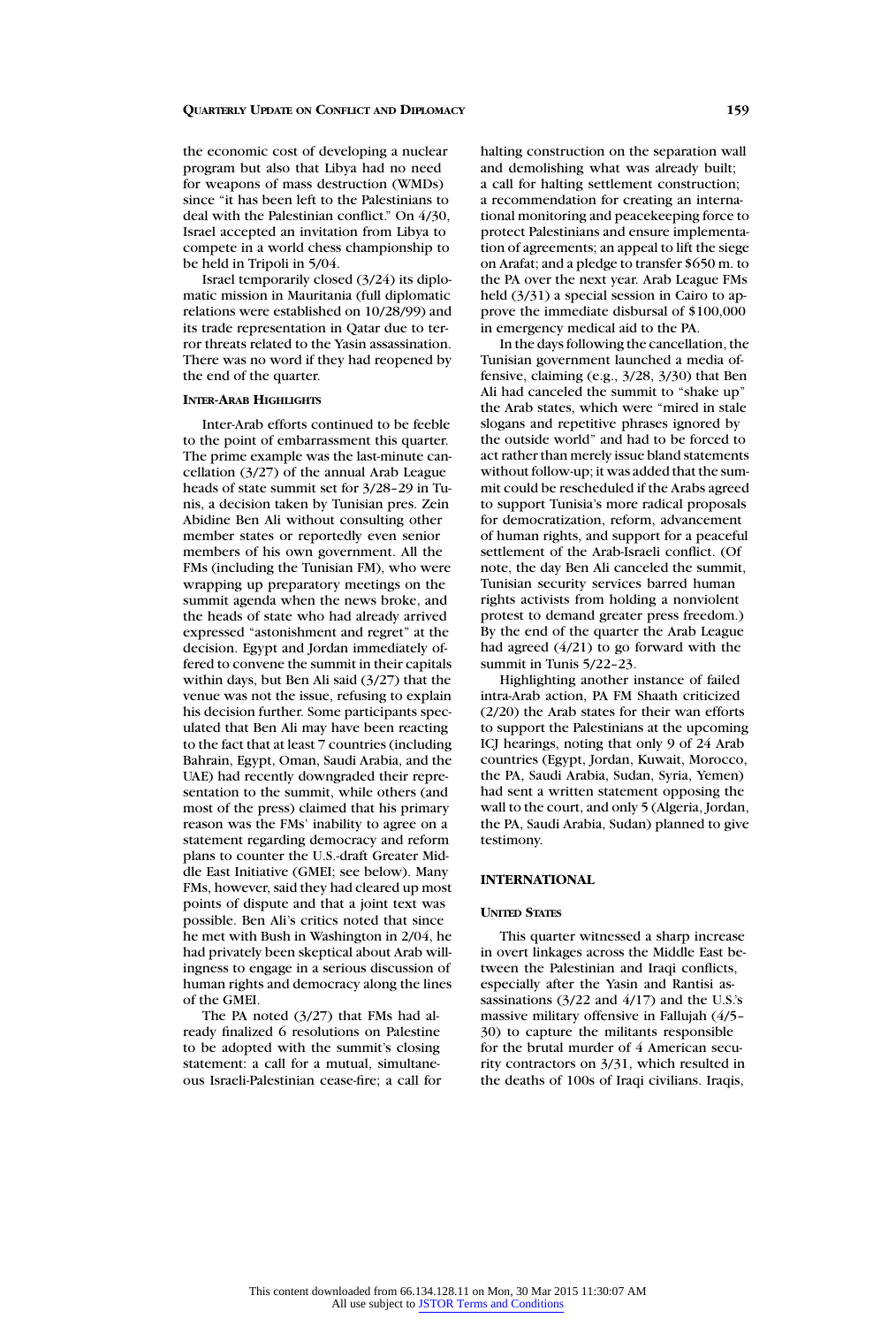including the Interim Governing Council, denounced and demonstrated against the Yasin assassination starting on 3/22. By 4/8, Palestinians in the territories were holding rallies protesting U.S. actions in Fallujah, and numerous demonstrations in solidarity with the Iraqi *and* Palestinian peoples had been held across the region. By 4/11, al-Jazeera reported attacks and kidnappings in Iraq by cells calling themselves the Martyr Shaykh Ahmad Yasin Regiments and the Islamic Front for the Liberation of Palestine and Iraq. After Bush's endorsement of the Sharon plan on 4/14, UN Special Envoy to Iraq Lakhdar Brahimi commented (4/21) that Israeli and U.S. policy toward the Palestinians was aggravating the situation in Iraq,

stating, "The problems are linked. There is no doubt that the great poison in the region is this Israeli policy of domination and the suffering imposed on the Palestinians, as well as the perception of all the population in the region, and beyond, of the injustice of this policy and the equally unjust support . . . of the United States for this policy."

This quarter, the Bush administration also began drafting its GMEI to reform and democratize the Arab world—a plan it hoped to launch at 3 international meetings in 6/04 (the G-8 summit of industrialized nations, an EU meeting, and a NATO summit), ideally with the leaders of Bahrain, Jordan, and Morocco on hand to endorse it. The draft, leaked to the press in late 2/04, stated that the U.S., EU, and other developing nations would press for economic, political, and social reforms in Middle Eastern states aimed at reshaping the region and eradicating anti-Western, anti-American sentiments. The draft cited several UN reports as proving that instability in the region resulted not from foreign interference and colonialism but domestic economic deprivation, political autocracy, undeveloped civil society, and deficient education systems. It then outlined regional programs that could be undertaken by the U.S. and others to correct these problems. Angry Arab and EU officials blasted (2/24) the U.S., complaining that they had never been consulted on the draft, warning that reforms must come from within and not be imposed from the outside, and that the plan could deepen the rift between the West and the Arab/Muslim world. The UN also criticized (2/24) the U.S. for deliberately misconstruing its reports for its own ends. To allay concerns, the U.S. dispatched (2/29– 3/6) Undersecy. of State for Political Affairs Marc Grossman on a tour of the Middle East

and Europe to encourage Arab, Turkish, EU, and NATO support for the plan. EU foreign policy dir. Solana led (3/1) an EU team to Washington to discuss the GMEI with Rice and Powell. By 3/11, the administration had put the GMEI on hold pending revisions. On 4/26, the U.S. began circulating for comment a reportedly scaled-down draft to Arab and EU governments, select business leaders, and other organizations. EU officials who saw the text reportedly (*New York Times* 5/12) felt that it still needed to be "revised extensively to make it seem less high-handed and arrogant."

To promote further democratic change in the Middle East, Bush doubled (3/9) the \$40 m. budget of the National Endowment for Democracy, a small, publicly funded nonprofit group that supports pro-democratic indigenous groups. Also of note: At an Israeli embassy reception on 4/27, Powell praised Israel as proof that "no matter how hard it is to create a democracy where it has never before existed, an enlightened leadership with political willpower and with the support from other democracies can make a huge difference. It can be done."

While Democratic presidential candidate John Kerry distanced himself from Bush's Iraq policy, he increasingly highlighted his support for Bush's policy toward Israel while on the campaign trail. Most notably, he said (4/14) that Bush's endorsement of Sharon's plan "could be a positive step," and seconded Bush's assurances on refugees and borders, stating "What's important, obviously, is the security of the State of Israel." In a meeting with 40 Jewish leaders on 2/29, he stated that his criticism of Bush's foreign policy did not imply criticism of Israel, noting his support for the U.S. isolation of Arafat and Sharon's unilateral disengagement plan and pledging to veto any UN resolution seen as one-sided against Israel. He also said that he would consider former U.S. Envoy Dennis Ross and Clinton NSA Sandy Berger as his Middle East envoys (previously he had named former pres. Jimmy Carter and former secy. of state James Baker). While Kerry had called the separation wall "provocative and counterproductive" in a 10/03 speech to the Arab American Institute, he declared (2/22/04) a week before the New York primaries that the wall is a "legitimate act of self-defense. . . . The fence only exists in response to the wave of terror attacks against Israel." On 3/9, Kerry called Arafat, whom he had praised in his 1997 book, "an outlaw to the peace process" who had "missed a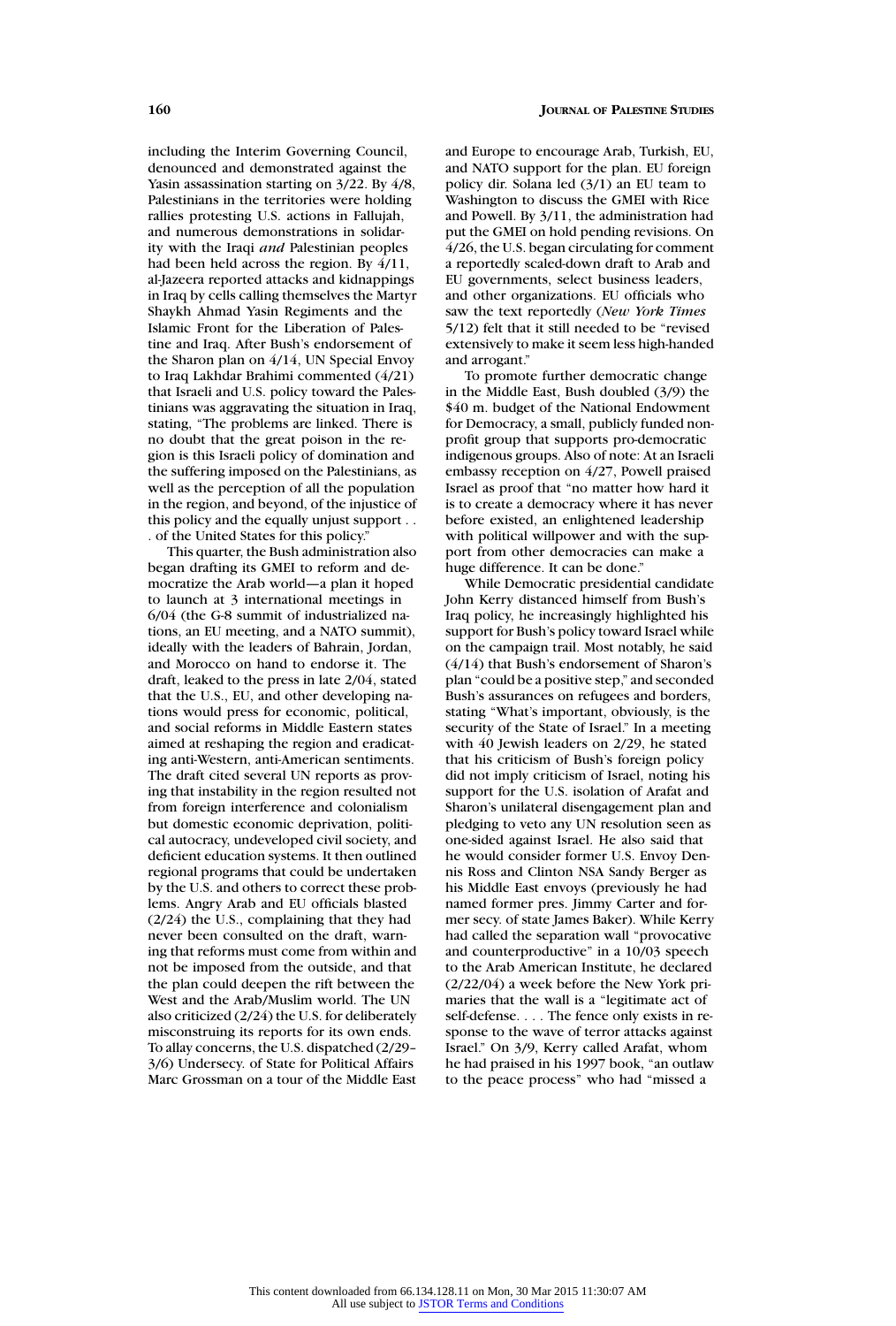historic opportunity." At a campaign stop in Florida, Kerry promised (4/19) to maintain his "100% record of sustaining the special relationship and friendship that we have with Israel," and to the Anti-Defamation League (ADL) he vowed (5/3) that he would "never force Israel to make concessions that cost or compromise any of Israel's security" and would "never expect Israel to negotiate peace without a credible partner."

More than 50 former U.S. diplomats sent (5/4) a letter to Bush criticizing his "unabashed support" for Sharon and his disengagement plan in defiance of UN resolutions (see Doc. B1). By 5/13, another 30 former diplomats and 23 other individuals had signed on.

Asst. Secy. of State and U.S. Special Envoy for road map implementation John Wolf, a career foreign service officer, quietly resigned (ca. 5/13) to head the Eisenhower Institute (an organization that seeks to advance foreign and domestic policy through "a rigorous pursuit of facts; the encouragement of reasoned and respectful debate; and the quest for outcomes that serve the long-term interests of the American people while promoting justice and international peace"). His resignation as asst. secy. is believed to have included his resignation as envoy, though neither Wolf nor the State Dept. would confirm.

Powell addressed (4/28) an anti-Semitism conference in Berlin sponsored by the Organization for Security and Cooperation in Europe, stating explicitly (as did many speakers) that criticism of Israel is not anti-Semitism, "but there must be boundaries." The 55 nations participating in the summit pledged to increase education to refute anti-Semitic stereotypes, promote Holocaust remembrance, and expand collection and sharing of data on anti-Semitic acts. Of note, Jewish Agency immigration and absorption head Mike Rosenberg noted (4/23) that immigration to Israel had reached a 15-year low because historically "most Jews who came to Israel were fleeing something," but "there's nothing pushing them now."

The U.S.-Israel Joint Economic Development Group (JEDG) held (2/23) a regular meeting in Jerusalem. The U.S. praised Israeli finance M Netanyahu's economic reform efforts and pledged to release soon the second \$3 b. of loan guarantees provided the efforts continued to show progress in bringing Israel out of its economic slump. There was no word that the loan guarantees had been released by the end of the quarter.

The State Dept. released (2/25) its annual human rights report, which criticizes Israeli security forces for torturing Palestinian detainees and using excessive force, including bombing and shelling Palestinian civilian areas, and notes the negative impact of the separation wall. (Of note: the State Dept. released the report on the same day that the ICJ hearings on the wall adjourned. Israel had asked the State Dept. in early 1/04 to delay release of the report until after the hearings, fearing it would strengthen the Palestinian case.) The report also criticizes Israel for continuing to practice "institutional, legal, and societal discrimination" against its Israeli Arab citizens, who make up 20% of the population.

The State Dept. also released (4/29) its annual counterterrorism report. The list of terrorist groups and countries supporting terrorism remained unchanged, though officials said that Iraq may be dropped when a new government is installed on 6/30/04 and Libya may be removed soon.

As of 5/14, the U.S. and Israel were discussing establishing a \$50 m. counterterrorism research and development project to be funded equally by both. The group reportedly would research aviation security, protection of sensitive installations, and defense against WMD attacks.

After an 8-mo. investigation, the Knesset Foreign Affairs and Defense Comm. determined (3/28) that Israeli intelligence services "severely inflated" reports of Iraq's WMDs, based reports on "speculation and hypothesis," and used unreliable evidence. While the comm. accused Israeli, U.S., and British intelligence agencies of trading unsubstantiated reports to "strengthen one another and increase self-confidence," it denied claims by Leftist MK Yossi Sarid that Israel knew that Iraq had no WMDs but did not tell the U.S. because Israel wanted war to proceed. Instead, the comm. concluded that errors were "made in good faith."

Iraqi exile Zainab al-Suqaij, who had been traveling in Iraq for 10 mos. as a USAID contractor and previously was among the Iraqi exiles advising the Bush administration in the run-up to war, told (3/30) Washington audiences that Hamas and Hizballah had opened offices in Iraq and were recruiting young men in Basra and Nasiriyya. The State Dept. said it could not confirm the reports, and the Iraqi Governing Council called the claims "rubbish, nonsense."

VP Cheney's former company Halliburton awarded (2/25) the Israeli gasoline company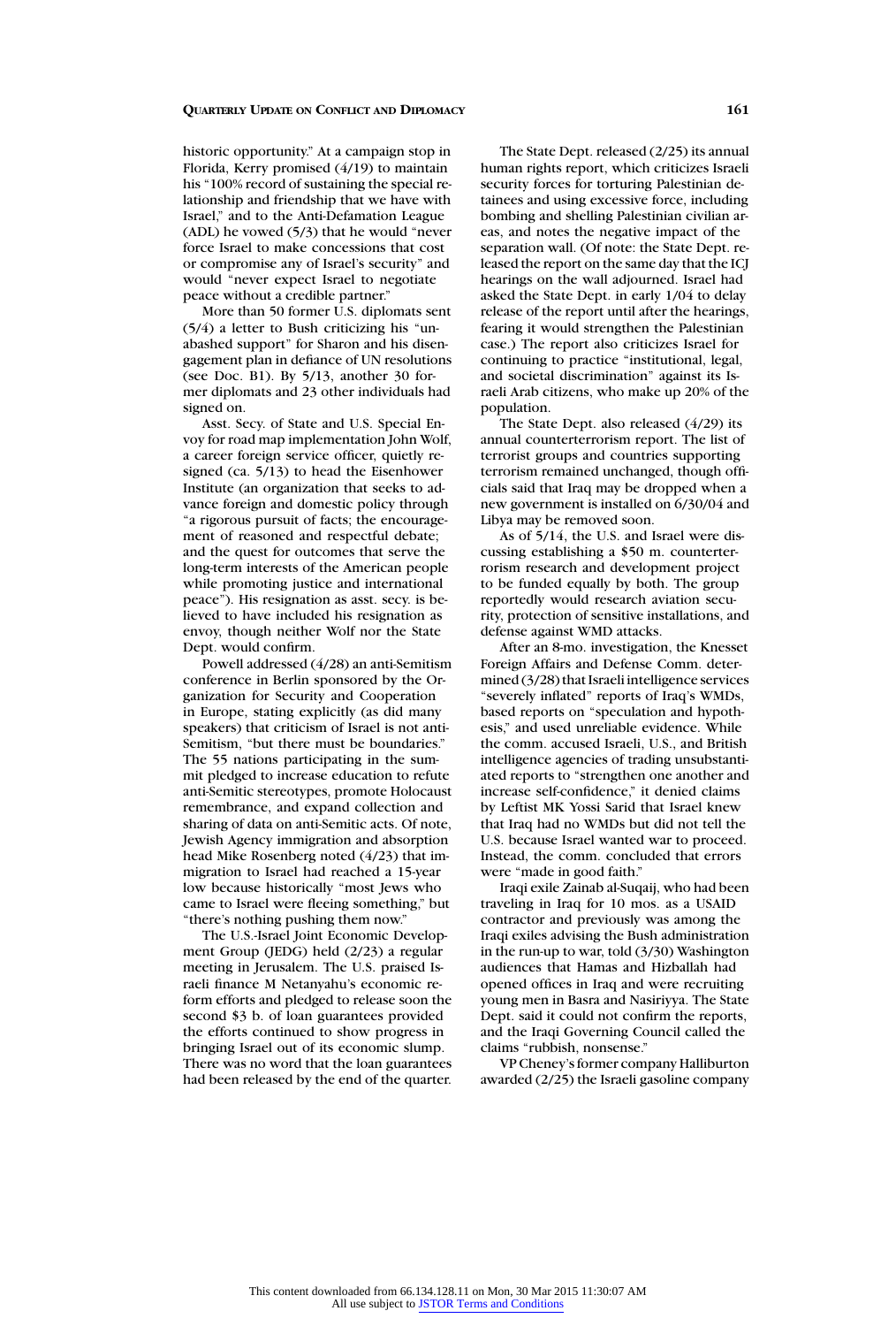Sonol and its international partner Morgantown International a tender valued at \$70 m.–\$80 m. to supply fuel to U.S. troops in Iraq. Halliburton had previously subcontracted with a Kuwaiti firm that was charged with overbilling.

Israeli and U.S. officials announced (4/15) that the first shipment of armored Humvees purchased by the IDF for use in the occupied territories, scheduled to arrive in mid-4/04, would be diverted to Iraq for U.S. operational needs.

The U.S. Immigration and Customs Enforcement (ICE) branch of the Dept. of Homeland Security charged (ca. 3/26) Egyptian real estate developer Soliman Biheiri with immigration violations and using the proceeds of construction projects across the U.S. over the past decade to funnel cash to "more than 100 bogus Hamas charities and businesses, most of which operated in Virginia," with the money eventually used "in furtherance of Hamas terrorist operations."

A U.S. federal judge ruled (4/1) that the PLO and PA must each pay \$116 m. to the families of an American citizen and his Israeli wife who were killed in a Hamas drive-by shooting near Efrat settlement in 6/96. The plaintiffs argued that the PLO and PA were accountable because they provided safe haven and an operational base to Hamas. In 1/04, a U.S. federal judge ordered Hamas to pay the families \$116 m.

#### **RUSSIA**

Russia's regional involvement this quarter was limited mainly to maintaining open channels with Israel and the PA and participating in Quartet meetings. After the 4/14 Bush-Sharon meeting, PA FM Shaath flew (4/16) to Moscow to confer with Russian FM Sergey Lavrov, who criticized Bush, said Russia would not accept the Sharon plan as a substitute for the road map, and urged Israel to coordinate its withdrawal with the PA. Israel's Eiland also went (4/22) to Moscow to brief Russian dep. FM Aleksandr Saltanov and National Security Council chief Igor Ivanov, who similarly stressed that Russia viewed the road map as the only viable plan and said that any withdrawal would have to be brought in line with it.

## **EUROPEAN UNION**

After Bush's 4/14 endorsement of Sharon's Gaza disengagement plan, EU FMs convened (4/17) an emergency meeting to discuss a response. The FMs came to the

consensus, largely under pressure from British FM Jack Straw, that they should not strongly criticize the U.S. and that the EU had a limited choice between trying to influence how Israel would withdraw (and how the Palestinians would assume control) and losing long-term influence in the region. Belgium dissented, accusing the EU of "collective blindness" and "collective self-denial" for accepting Bush's endorsement. EU foreign policy dir. Solana then met (4/20) with Powell in Washington, where he urged (following EU recommendations) that the U.S. formally incorporate the disengagement plan into the road map and that all parties adopt 3 guiding principles: (1) nothing should be done to prejudge final status, (2) Quartet members should coordinate policy moves, and (3) Israel's withdrawal from Gaza should be carried out in an "appropriate manner." Powell then contacted (4/21) Spanish FM Miguel Moratinos (for 7 years the EU special envoy to the Middle East) to ask for help in ensuring a smooth Israeli withdrawal from Gaza.

Meanwhile, at an EU parliamentary meeting in Strasbourg, EU external affairs commissioner Chris Patten announced (4/21) that the EU would be willing to help rehabilitate Gaza after an Israeli pullout provided Israel guarantees "not to destroy again what we build." (The EU had already announced on 3/5 a \$1 m. aid grant to 13,000 Palestinian victims of Israeli home demolitions, calling Israeli demolitions "disproportionate acts that contravene international humanitarian law, in particular the Fourth Geneva Convention.") In Tel Aviv, EU amb. to Israel Giancarlo Chevallard warned (4/21) Israel, which seeks to upgrade its preferential trade status with the EU, that the EU intends to link economic ties to Israel's peacemaking performance and could even downgrade ties depending on Israel's actions.

At a regular 2-day Euro-Mediterranean FMs meeting in Dublin (5/5–6) to discuss, among other issues, the Israeli-Palestinian conflict, Israeli FM Shalom reportedly interrupted PA FM Shaath's toast when he remarked that Israel was refusing to abide by a truce proposed by the Quartet, retorting that Palestinians are "terrorists" and that the PA was inciting suicide bombings and "terror operations" against Israel. The Middle East News Agency reported (5/6) that Shalom also "resorted to shouting and complaints" in meetings with Arab and EU FMs, and cited an EU official who described the European bilateral meeting with Shalom as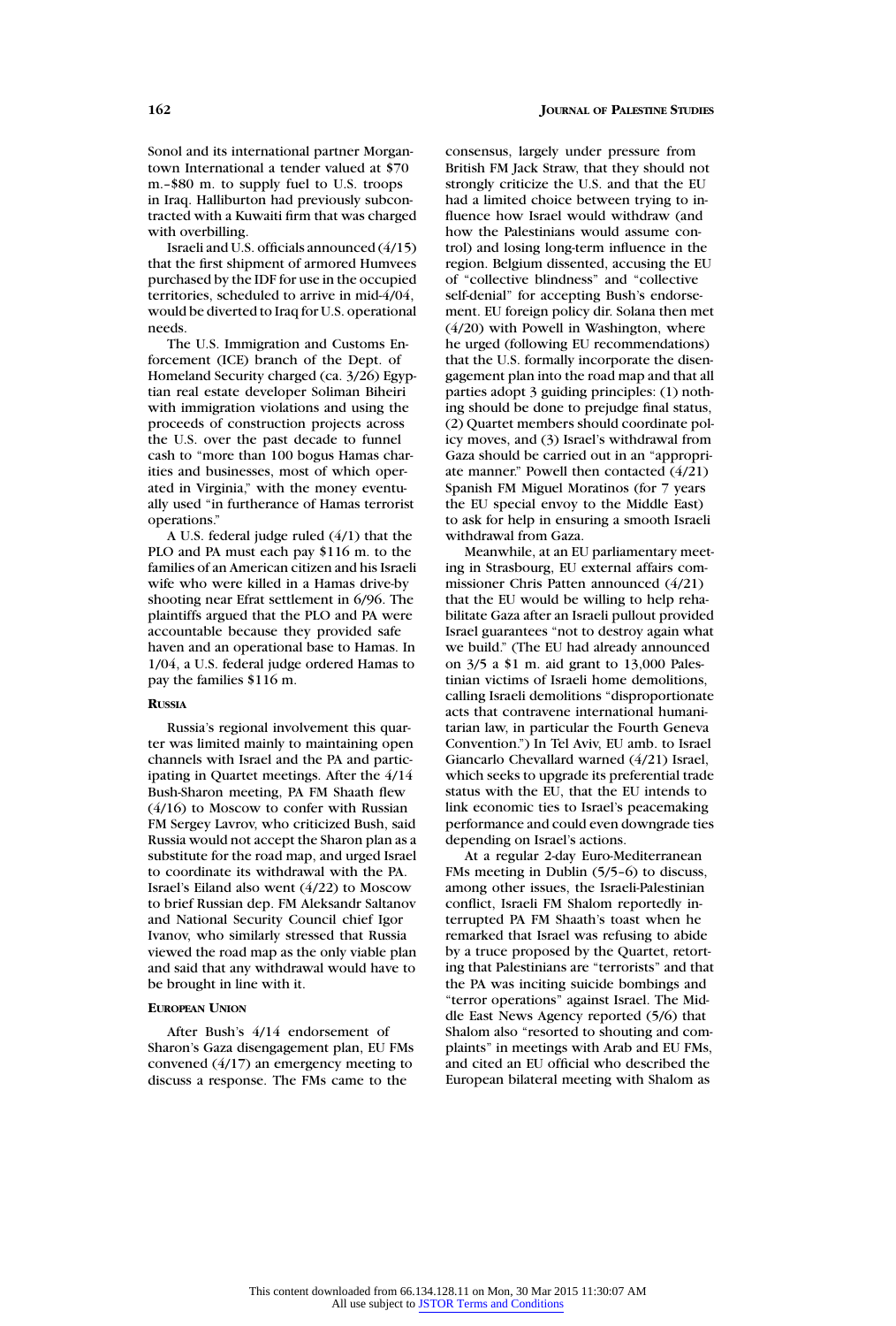"an Israeli tirade against the EU" that ended in "unnecessary acrimony."

This quarter, the EU also announced (3/17) the creation of a joint Israeli-Palestinian energy office under EU auspices for future cooperation in the energy field, environmental control, and rebuilding and developing the Palestinian-Israeli infrastructure. Neither Palestinian nor Israeli reps. attended the press conference in Jerusalem unveiling the new office.

Also of note: On 4/26, 52 former British ambassadors and senior government officials (all career diplomats and Middle East experts who have served under both Conservative and Labor governments) signed a letter (see Doc. A2) to PM Tony Blair strongly criticizing him for his staunch support of the Bush administration's policies on Iraq and the Arab-Israeli conflict, saying both were "doomed to failure" and accused the U.S. and Britain of abandoning impartiality, poor planning, and military overkill.

#### **UNITED NATIONS**

Following Bush's endorsement of the Sharon plan, UN Secy. Gen. Annan sent (4/30) a letter to Arafat, reportedly urging him to "give the disengagement plan a chance" and to take steps to fulfill the PA's road map obligations, saying, "Decisive actions on your part would help the international community ensure that any withdrawal from Gaza is part of the implementation of the road map and not a substitute for it."

On 5/6, the UN General Assembly (UNGA) passed (140-6) a res. submitted by Malaysia following Bush's endorsement of the Sharon plan that affirms Palestinians' "right to self-determination and sovereignty over their territory." (see Special Doc. I) Israel, the Marshall Islands, Micronesia, Nauru, Palau, and the U.S. voted against.

As mentioned above, the UN's International Court of Justice (ICJ) held hearings (2/23–25) on the legality of Israel's separation wall. In advance of the hearings, the U.S. and most EU states said (2/19) that they would not send reps. to attend, since they did not believe the court had jurisdiction to hear the case (see Quarterly Update in *JPS* 131). When the hearings convened, reps. of Algeria, the Arab League, Bangladesh, Belize, Cuba, Indonesia, Jordan, Madagascar, Malaysia, the Organization of the Islamic Conference, the PA, Saudi Arabia, Senegal, South Africa, and Sudan presented testimony against the wall. Though

Israel chose not to attend the hearings, it did send public relations officers to address the media outside the court. During the hearings, 1,000s of Palestinians and their supporters held protest marches through the Hague, carrying photos of Palestinian children killed by the IDF, while Israeli groups set up a bus destroyed in a Palestinian suicide bombing outside the court building, flew in parents of those killed in the attack, and organized a vigil by 927 Israeli schoolchildren, each carrying a picture of an Israeli or foreigner killed during the intifada, and staged mock trials of Palestinian "terrorists." The ICJ adjourned without comment on 2/25. A final decision is not expected for up to a year.

Immediately after the Yasin assassination, the UN Security Council (UNSC) opened debate (3/22) on an Algerian draft resolution condemning Israel's attack. Algeria withdrew the draft on 3/23 after 2 days of closed debate, during which the U.S. threatened to veto the measure because it did not equally condemn Hamas as a terrorist organization. Debate continued on 3/24 over a new draft that condemned the assassination as well as "all terrorist attacks against any civilians as well as all acts of violence and destruction," but the U.S. said this was insufficient. At the request of the Mission of Palestine, the UNSC held an open discussion of the assassination on  $3/24$ , during which more than 40 speakers addressed the council, the overwhelming majority criticizing Israel. The U.S. vetoed (3/25) a resolution emerging from the debate, citing its failure to explicitly denounce Hamas. The res. would have passed by a vote of 11 (Algeria, Angola, Benin, Brazil, Chile, China, France, Pakistan, the Philippines, Russia, Spain) to 0, with 3 abstentions (Britain, Germany, Romania). The UNSC also met (4/19) to discuss the Rantisi assassination but no resolution was put forward for a vote because of U.S. threats of a veto.

Meanwhile on 3/24 in Geneva, the UNCHR held a special discussion on the Yasin assassination and approved (31-2, with 18 abstentions) a res. denouncing "targeted assassinations." The vote split with nonaligned states supporting, Australia and the U.S. opposing, and most EU states abstaining. Israel denounced the decision to hold the discussion, saying it marked "the first time in the history of the United Nations that a session is dedicated to lauding, supporting, and glorifying a major leader of a terrorist organization." The UNCHR also passed 3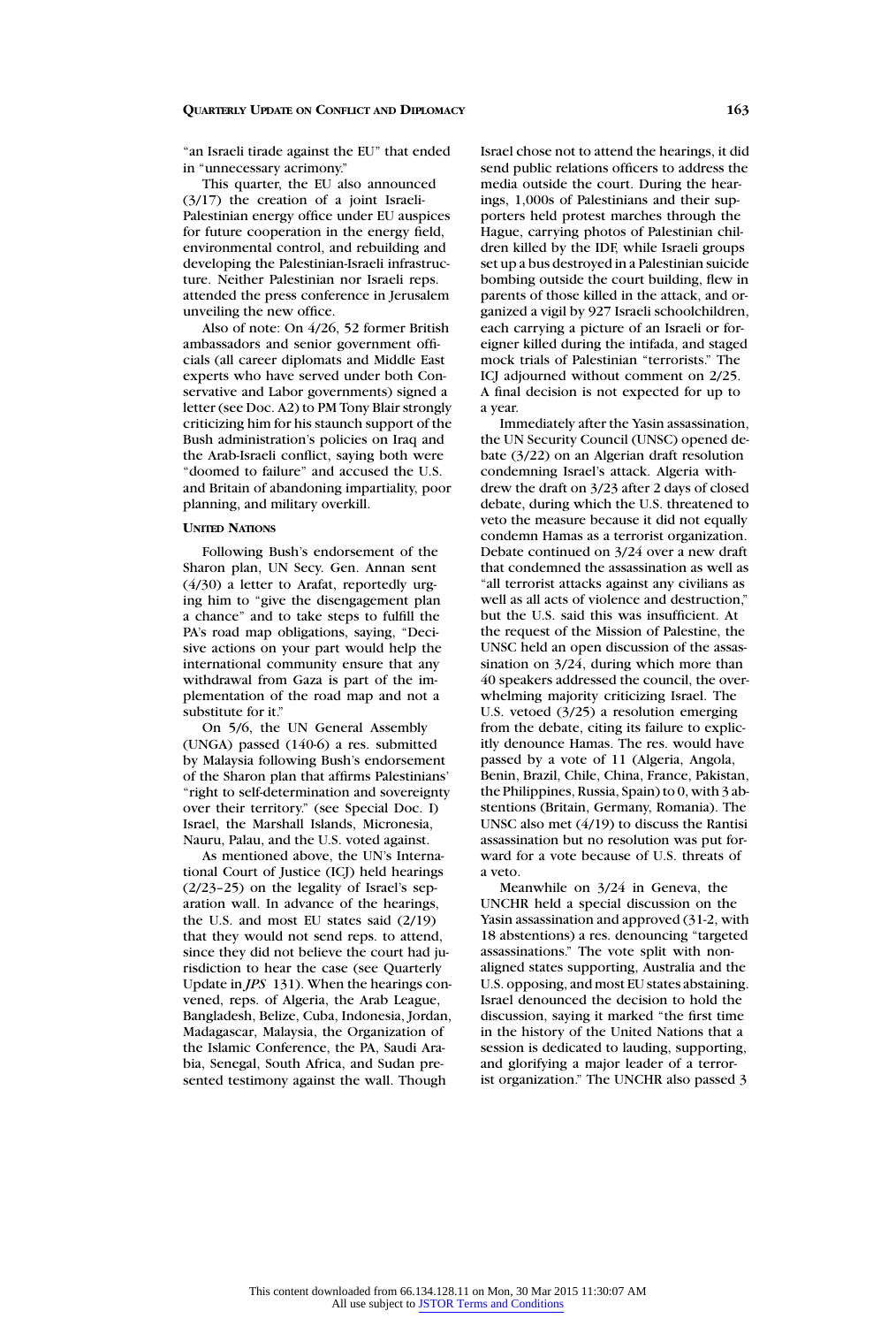resolutions on 4/15: an EU-drafted proposal calling on Israel to halt settlement activity on Palestinian land and stop construction of the separation wall, which passed by a vote of 27-2 (Congo, the U.S.), with 24 abstentions; a resolution condemning Israeli violations in the occupied territories (including assassinations, blockades, house demolitions, and destruction of agricultural land), by a vote of 31-7 (Australia, Britain, Germany, Hungary, Italy, the Netherlands, the U.S.), with 15 abstentions; and a resolution condemning Israel's occupation of the Golan Heights, by a vote of 31-1 (the U.S.), with 21 abstentions.

The UN Food and Agriculture Association issued (3/12) a report classifying 40% of Palestinians (1.4 m. people) in the occupied territories as "food insecure" (i.e., lacking a reliable source of food), noting that another 30% (1.1 m. people) risk becoming food insecure if oppressive conditions continue. The report specifies that adequate food is available but that closures, roadblocks, the separation wall, and dwindling finances make access to it unreliable.

Because of Israel's sealing of Gaza after the 3/22 Yasin assassination, UNRWA and the World Food Program (WFP) warned (3/30) that they might be forced to halt food aid in Gaza as of 4/1 because of import restrictions imposed by Israel, which was barring the entry to Gaza of some 11,000 tons of food and not allowing empty containers rented by the groups to leave (resulting in \$7– \$20/day fees per unreturned container). Israel stated (3/30) that it did not plan to allow any containers out of Gaza for "a few months." Unable to restock supplies, UNRWA cut off food service on 4/1, but the WFP apparently continued. Israel eased restrictions on the food imports ca. 4/7, and UNRWA had resumed distributions on 4/21. UNRWA provides 600,000 Gazan refugees with emergency food aid, while the WFP does the same for 150,000 Gazans who are not refugees.

## **TURKEY**

Turkey's Higher Commission of Military Industries canceled (5/15) all contracts currently signed with Israel to protest Israeli actions against the Palestinians.

The PA and Turkey initialed (2/19) a free trade agreement, which has been under negotiation for 5 years. The sides anticipated that they would sign the agreement in late 5/04.

## **DONORS**

PECDAR head Muhammad Ishtiyya reported (4/10) that the PA had opened bilateral talks with donors regarding reconstruction of Gaza after an Israeli pullout and stated that donors had agreed in principle to extend assistance. He said that no cost estimates had been drawn up as yet, but that reconstruction, revitalization of the economy, and linkage of the Gaza economy to that of the West Bank and the Arab world would probably require continuous effort over at least 3–4 years, and much longer if Israel continued to control Gaza's borders and movement of goods. World Bank West Bank and Gaza coordinator Nigel Roberts confirmed (4/23) that the World Bank would play a "constructive role" in Gaza in the context of Sharon's disengagement plan if invited to do so by all parties. He stressed, however, that there were certain things the Bank would not agree to do, such as valuing the settlement assets for the purpose of compensation.

By 4/27, the U.S. began floating the idea of creating an economic stabilization plan for Gaza after an Israeli withdrawal that would be partly financed by the World Bank, and Rice phoned some Arab states that had fallen behind in fulfilling their donor pledges to urge them to follow through. Powell raised the stabilization plan idea with his Quartet partners on 5/4. The impression created was that the U.S. was seeking ways for the donor community, rather than the U.S., to cover costs of Israel's withdrawal from Gaza, an impression enhanced when Israel's Eiland met Roberts on 5/13 to discuss the possible role of the international community. Roberts repeated his 4/23 position, but added that the Bank would not loan Israel money for development of the Negev and Galilee to house evacuated settlers. (Weisglass and Eiland originally suggested in 3/04 that the U.S. cover this cost as part of an aid package following withdrawal from Gaza; see above.)

Citing significant reform progress by the PA, the World Bank announced (4/27) establishment of the Public Financial Management Reform Fund (PFMRF), created at the request of donors and the PA to mobilize additional contributions to support PA recurrent expenditures for 2004 and 2005 only (see Quarterly Update in *JPS* 131). (Since the start of the intifada in 9/00, donors, primarily the EU, have given \$1.3 b. to help meet part of the PA's recurrent expenditure—\$540 m. in 2001, \$465 m. in